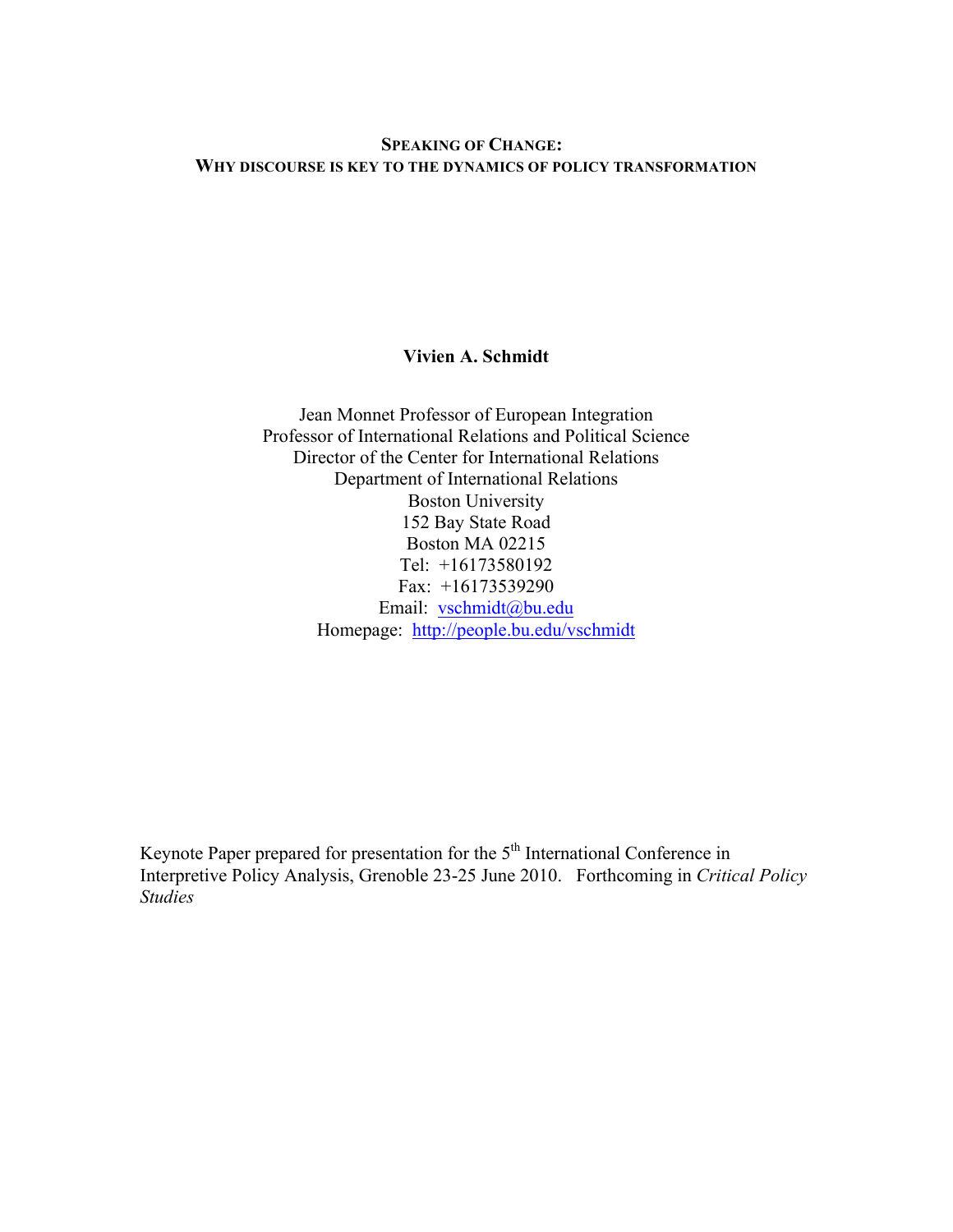## **SPEAKING OF CHANGE: WHY DISCOURSE IS KEY TO THE DYNAMICS OF POLICY TRANSFORMATION**

There is a Chinese curse: "May you live in interesting times." Or, to be more precise, there is a Western saying that there is a Chinese curse, since no one can actually authenticate it. The closest we can come to it is the Chinese proverb, "It's better to be a dog in a peaceful time than to be a man in a chaotic period." As citizens today, we are all cursed with living in such a time of chaos, given the aftermath of September 11, climate change, and the economic crisis. But as social scientists, we are doubly so cursed, because the mainstream approaches—the three neo-institutionalisms of rational choice, historical, and sociological institutionalism—leave us completely unprepared to explain these 'interesting times,' since they have mainly been focused on continuities based on rationalist interests, path dependent history, and cultural framing. Put more bluntly, these approaches are better adapted to dogs in peaceful times than real human beings.

Fortunately, however, there are a number of non-mainstream approaches that can serve to explain the interesting times, as well as the dull ones. I group these under what I call 'discursive institutionalism,' as the fourth new institutionalism.

'Discursive institutionalism' is the term I use to encompass a wide range of 'interpretive' approaches in the social sciences that take ideas and discourse seriously and, in so doing, help explain the dynamics of change (and continuity). It has its origins in my desire to give a name to a very rich and diverse set of ways of explaining political and social reality which has been increasingly pushed to the margins in political science, in particular in the United States, by the growing domination of three older 'new institutionalisms'—rational choice, historical, and sociological.

With this naming exercise I seek to call attention to the significance of approaches that theorize not only about the substantive content of ideas but also of discourse. And with discourse, I mean not just its theorization as the representation or embodiment of ideas but also as the interactive processes by and through which ideas are generated and communicated. The institutionalism in the name, moreover, underlines the importance of considering both ideas and discourse in institutional context.

My purpose in developing what is essentially an umbrella concept for all such approaches to ideas and discourse is not simply definitional. It is also constitutive, in that it seeks to identify a discursive sphere within which practitioners of these varied approaches can discuss, deliberate, and contest one another's ideas from epistemological, ontological, methodological, and empirical vantage-points. And it is empirically oriented, in that in bringing together this wide range of interpretive approaches, it seeks to do a better job of theorizing the explanation of change (and continuity) in policy, politics and institutions than the older three neo-institutionalisms.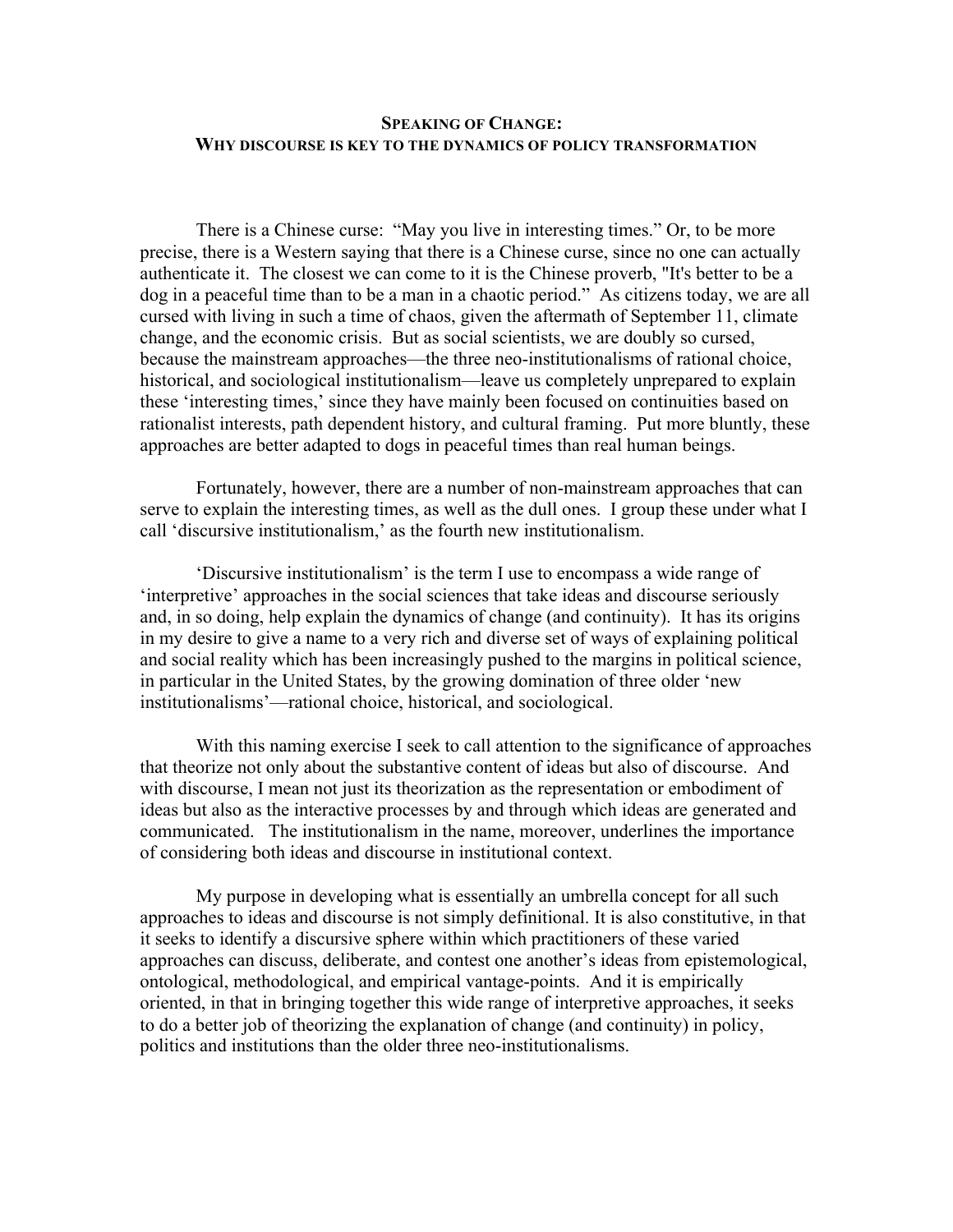The problem with the older neo-institutionalisms is not simply that they give no space to ideas and discourse but that in so doing they are unable to explain the dynamics of institutional change (and continuity). This is the result of underlying premises that emphasize continuity by positing institutions as in stable equilibria, whether because of the fixed preferences of 'rational' actors in stable institutions, the self-reinforcing pathdependencies of historically developing institutions, or the cultural frames and norms of 'social' agents. Discursive institutionalism, by contrast, takes a more dynamic view of change (and continuity) by concentrating on the substantive ideas developed and conveyed by 'sentient' agents in discursive interactions that inform their policy-oriented actions which in turn serve to alter (or maintain) 'institutions' (see Schmidt 2008, 2010).

To say this, however, is not to suggest that the many approaches covered by the discursive institutionalist moniker all take the same approach to change. Much the contrary, since discursive institutionalist approaches differ on questions such as the timing of change, whether crisis-driven or more incremental; on the ideational and discursive content of change; on the agents of change, whether elites or ordinary people, and on their discursive interactions, whether in the policy or political sphere; and on the context of change, involving not only the meaning-based frameworks of communication within which agents exchange ideas through discourse but also the structural frameworks of power and position.

In what follows, I seek to map the field while exploring the range of ways in which discursive institutionalists deal with the dynamics of change (and continuity). In so doing, I examine in greater detail the theoretical issues related to the timing of change, the content of change, and the processes of change via agents in different discursive spheres in institutional context. I will show that only by understanding discourse not only as substantive ideas but also as interactive processes can we fully demonstrate its transformational role in policy change. Speaking of change, in other words, rather than just thinking it, is key to explaining the actions that lead to major policy transformations.

### **THE TIMING OF POLICY CHANGE**

Discursive institutionalists tend to divide between a crisis-driven view of policy change through 'paradigm-shifts' and more incremental approaches to policy change in ideas and discourse over time. These divergent views of change tend to map out differently on the three different levels of generality for ideas, including individual policy ideas, policy programs, and underlying public philosophies. Generally speaking, policy ideas are seen as changing much more rapidly than programmatic ideas, and both much more quickly than the philosophical ideas underpinning them, whether the change is seen as revolutionary or evolutionary. Setting out the differences helps us understand the different ways in which policy transformation may be defined as well as differentiated in terms of the pace of ideational change.

Although historical institutionalists are also concerned with the timing of change, and divide between crisis-driven and incremental approaches, they have greater difficulty explaining the dynamics of change as a result of their focus on historical rules and regularities. For crisis-focused historical institutionalists, critical moments are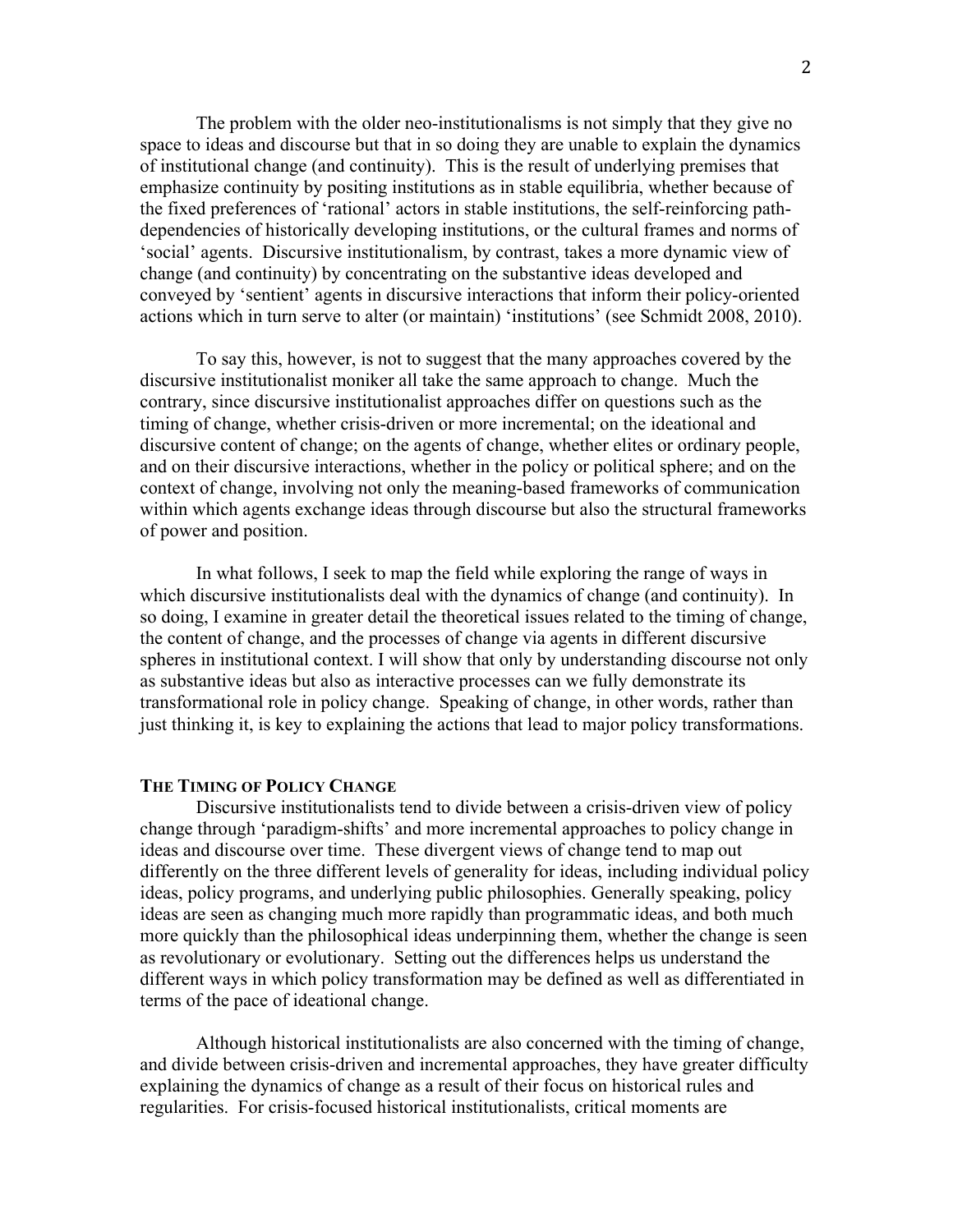unexplainable times, as exogenous shocks followed by 'locked-in' path dependency through mechanistic processes of 'positive reinforcement' and feedback loops (e.g., Pierson 2000, Mahoney 2000). For crisis-focused discursive institutionalists, in contrast, such critical moments are objects of explanation, in which agents' constructive ideational and discursive engagement with events become the basis for future ideational (re) constructions and actions. Moreover, although incrementalist historical institutionalists provide a more endogenous view of change than their crisis-focused counterparts, they tend more to describe *how* such change occurs through processes of layering, reinterpretation, conversion, and drift rather than to explain *why* it occurs the *way* it occurs (Thelen 2004; Streeck and Thelen 2005). Incrementalist discursive institutionalists are more focused on explaining the why and the wherefore of incremental change by reference to agents' own ideas and discourse about how they go about layering, reinterpreting, or converting those institutions.

This is in no way to suggest, however, that one can always explain change through ideas and discourse since 'stuff happens,' and because actors often act without having ideas about what they are doing, let alone talking about it, until after they actually do it (Schmidt 2008, 2010a). Importantly, however, once things happen and actors act, they do develop ideas and discourse about what happened and what they did, which forms the basis of their explanations of change, whether crisis-driven or incremental.

#### *Policy Ideas in Rapid Change*

In the extensive literature on policy change, policy analysts have long tended to portray policy ideas as changing rapidly, in particular when 'windows of opportunity' for new policies open in the face of 'events,' and as old policies no longer solve the problems or fit the politics for which they were designed (Kingdon 1984). This could be interpreted as implying that the opening of a window of opportunity—read an event or crisis—is mainly what drives policy change, and that ideas have little effect until a window opens up. But one could just as well argue that new ideas 'open windows,' creating new opportunities for change; or even that windows open only when events are ideationally constructed as opportunities for change.

This suggests that the process of ideational change (and continuity) is more complicated than the simple formula that policies change when windows of opportunity open. This is why the events that create opportunities for new policy ideas need to be considered separately from the process that serves to explain when ideas for policy change take hold. One can think of such a process in terms of a range of mediating factors that are themselves dependent upon actors' ideational constructions. These include, first, the problem that opens up the window of opportunity itself, whether eventspurred or ideationally-inspired, and whether that problem is perceived as requiring policy change or not, thereby constituting a window at all; second; the policy legacies that the new problem challenges, and whether ideas about potential solutions mesh with long-standing policy practice; third, the policy preferences of actors, to change their policy legacies or not, whether or not they mesh with policy practice, and, thereby, see the problem as a window for new ideas or not; fourth, the political institutional capacity of actors to change their policy legacies if they perceive a problem and have a preference to resolve it, which in turn depends upon their discursive ability to persuade relevant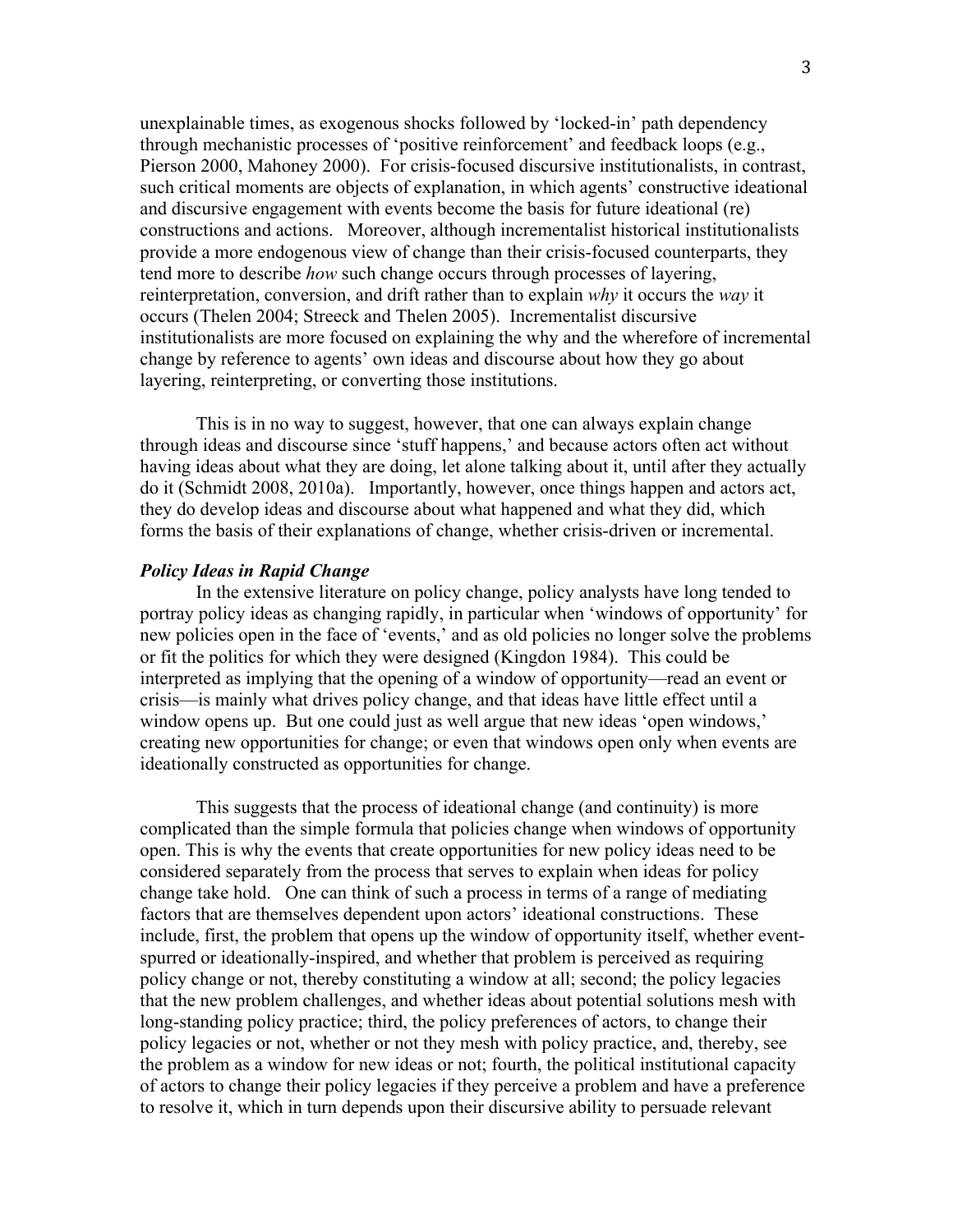actors as well as the public that change is necessary and appropriate (see Schmidt 2002, Ch. 2, 2003, 2004).

The policy ideas discussed here may change rapidly, then, depending upon policy problems, legacies, preferences, capacity, and discourse. Often, however, a given policy is part of a more general set of 'programmatic ideas,' in which case policy change is also linked to the trajectory of change of the policy program that underpins such policy ideas. And here, whether the program changes abruptly or slowly over time takes us into another set of debates.

### *Programmatic Ideas from Paradigm-Shifts to Incremental Change*

At the level of policy programs, events are also at the forefront of explanations of ideational change, in particular where change in programmatic ideas is portrayed as crisis-driven and revolutionary. Such change may be understood as occurring at moments of 'great transformation,' in periods of uncertainty when agents' old institutions have failed and there is a perceived need for new ones (Blyth 2002). Or they may be cast in terms of 'paradigm-shifts,' building on Thomas Kuhn's (1970) seminal work in the philosophy of science (e.g., Majone 1989; Jobert 1989; Hall 1993; Schmidt 2002, Ch. 5, n/a), in which change consists of the revolutionary shift from one policy program with a single over-arching idea to the next. Not all views of programmatic ideas involve such paradigmatic or crisis-driven ideational shifts, however. Many scholars instead sees slow shifts in 'programmatic beliefs' over time as incremental steps in adaptation and adjustment to changing realities (e.g., Berman 2006).

Arguably the most influential account of revolutionary change in programmatic ideas is that of Peter Hall (1993) in his application of Kuhn's paradigm theory to the switch from Keynesian to monetarist macroeconomic policy in the UK in the late 1970s to mid 1980s. Hall identifies 'third order' change as constituting revolutionary paradigmshifts in instruments, objectives, and core ideas in response to anomalies produced by events that don't mesh with the paradigm's explanations. Third order change is when, using the vocabulary of policy analysts, we would find a 'window of opportunity' for major policy change. But, going beyond the policy analyst's more piecemeal view of policy change, it is when we would expect to see a radical shift in an entire policy sector to a new 'paradigm' with very different goals, objectives, instruments, and set of core ideas. Here, the conversion process itself could be seen as radical and incommensurable, much like Kuhn's (1970) gestalt-switch image of the duck-rabbit, in which in the first instance an image looks like a duck, in the next the same image looks like a rabbit, with no way of switching back.

But although this does well in defining *what* constitutes paradigm change, it does not tell us *when* it occurs. The question is: How do we know a paradigm shift when we see one? The concept of paradigm-shift tells us little about what constitutes the defining moment(s) of transformation in paradigm change. The 'switching point' or critical juncture often appears so only in hindsight, looking back at a process that may be much more gradual or incremental. And it leaves open the question as to whether the paradigm shift is consecrated when the problems are recognized as such, when new policy ideas are proposed, when policy actors put those ideas into practice, when the public comes to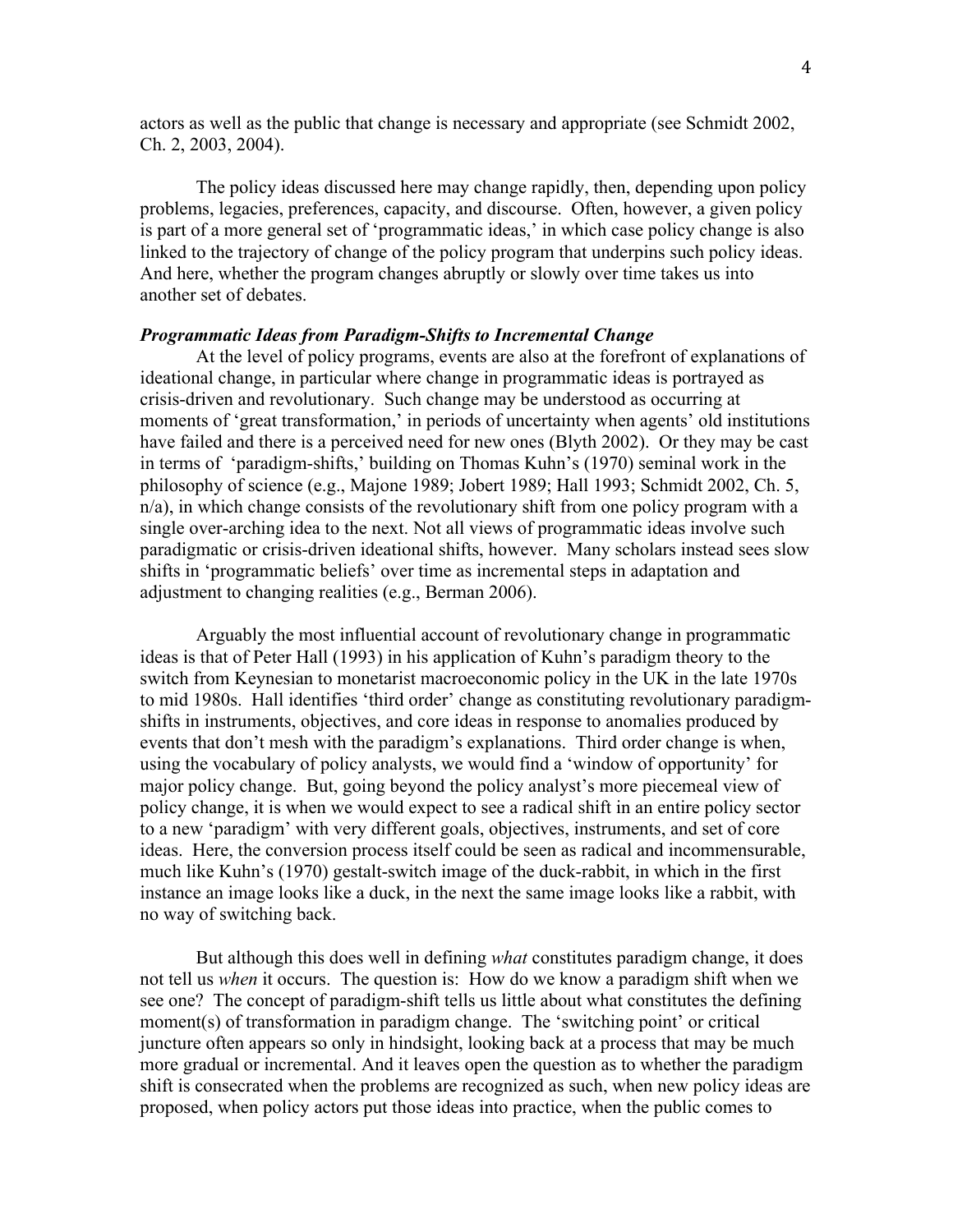accept them, or even when the opposition comes to power and does not reverse them (see Schmidt n/a). With Hall's (1993) case of Thatcher's paradigm-shift to monetarist policy, was it when she developed the monetarist ideas, when she was elected with a campaign focused on these ideas, when she imposed the policy, or when the public came to accept and believe in the policy?

Moreover, depending upon the amount of time one accords to paradigm change, any major change could be called a paradigm shift if in the end we see a transformation from one cohesive set of ideas to another. This leaves open the possibility that a paradigm's development over time may involve incremental change rather than abrupt conversions of all components in an ideational system at any one time. But can this still be called 'paradigm' change? And what if revolutionary change in ideas occurs not just without any abrupt conversion process but also without any clear idea behind the change, as Palier (2005) shows in France's largely unnoticed 'third-order revolutionary change' in its welfare state policy on pensions. Baumgartner and Jones (1993) similarly illustrate the difficulties of sticking to a formulaic definition of paradigm change in the case of the US federal system, in which constant incremental shifts in ideas about policies, as competing policy actors attempt to set the agenda, are accompanied by infrequent revolutionary change, with 'punctuated equilibria' in policy programs, when political actors succeed in agenda-setting by shifting the problem-definition to their policy ideas through image and venue manipulation.

This raises a further question about the extent to which any single overarching paradigm, or even a single 'frame of reference' or *référentiel* (Jobert 1989; Muller 1995), is dominant at any one time or over time. In the policy arena, there is rarely only one predominant paradigm, since there are ordinarily other minority (opposition) programs waiting in the wings, contesting the validity of the dominant program (Schmidt 2002, pp. 220-5). So if we are to hold to the concept of the *référentiel,* it might be best to use it only when speaking of policy sectors in which no rival *référentiels* are present, and in which change is a process in which there is a shift to another monopolistic view, as in the case of French agricultural policy from the 1960s to the 1970s (Muller and Jobert 1987). As Genieys and Smyrl (2008, p. 26) note, however, this kind of ideational hegemony over an entire policy sector may be a thing of the past even for France, given increasing diversity and conflict in views in any given sector. Moreover, whether or not there are one or more 'paradigms' or *référentiels* in a given policy sector, there are often many different, even conflicting, ideas embedded within any given policy program, since any program is the result of conflicts as well as compromises among actors who bring different ideas to the table. Paradigms, after all, are the product of policy as well as political discussion, deliberation, and contestation about principles as well as interests; and they represent the outcomes of policy negotiation, electoral bargaining, and political compromise.

This in turn raises questions about the paradigm in policy formulation, when a set of ideas about what to do is agreed, as opposed to policy implementation. When ideas are put into practice, many possible disconnects can emerge between the original ideas in the policy program and the actions taken in its name, which may be very different from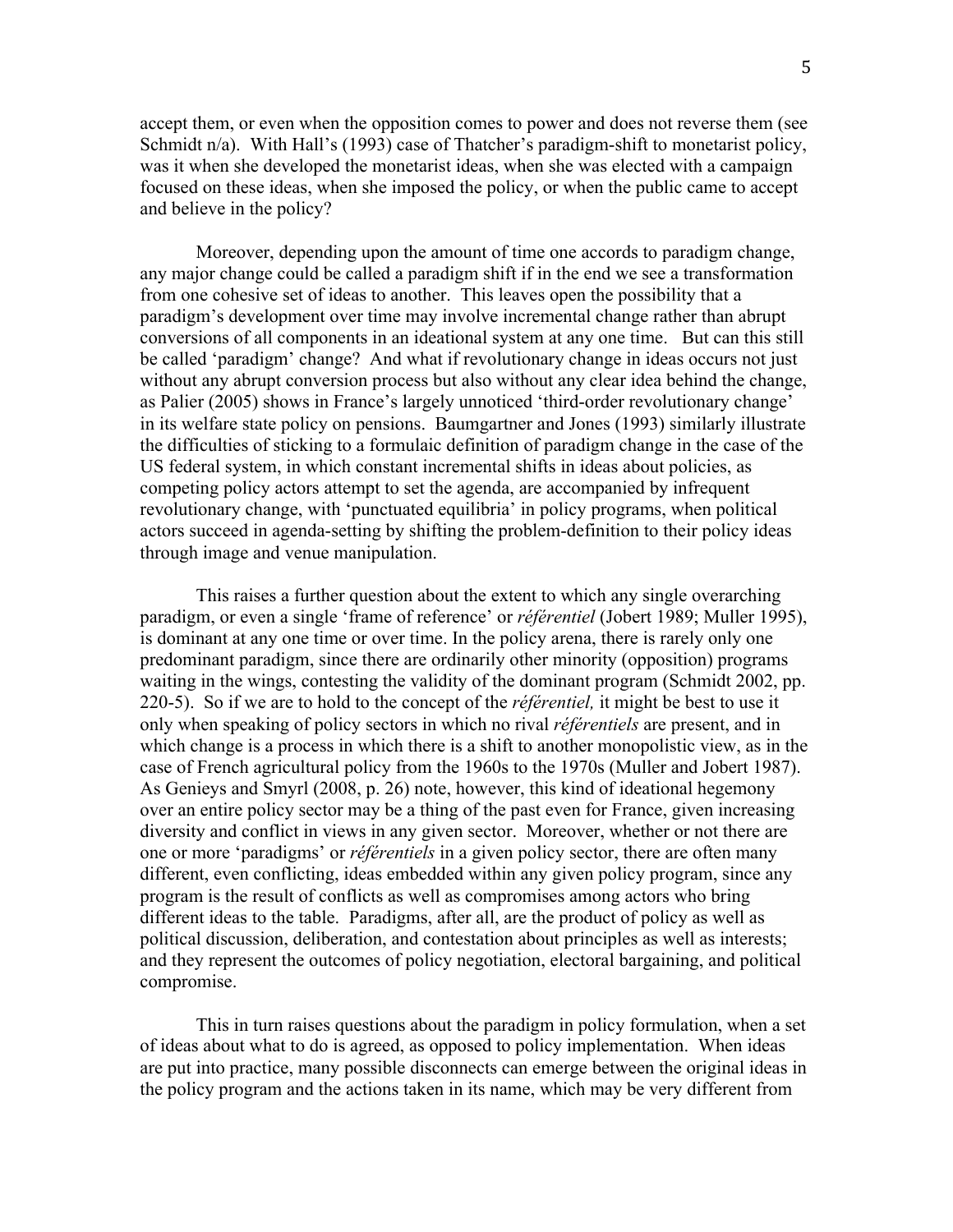that intended, not to mention the unexpected and unintended consequences of those actions (see Schmidt 2002, pp. 225-30). Here, in fact, we might usefully borrow concepts from historical institutionalist approaches (e.g. Streeck and Thelen 2005) to consider the ideational problem of 'drift' as the ideas attached to the original program seem to fade, as new ideas are 'layered' onto the old to generate new kinds of actions under the aegis of the policy program, as new ideas serve to re-interpret the program or even to convert actors to other programs.

In the end, then, although the concept of paradigm-shift may serve nicely as a metaphor for radical ideational change, it offers little guidance as to how, why, or even when the shift takes place, and it cannot account for incremental change (Schmidt n/a). This is not to suggest that we throw the baby out with the bathwater. Rather, we should recognize that ideas matter in periods of stability as well as in periods of crisis, although they may matter differently (see Blyth 2010). It is equally important to add that even though a given 'paradigm' may explain or predict less and less of what is going on, social agents often nonetheless hold onto those ideas until a major crisis hits—as in the case of the current economic crisis. In other words, change in ideas occurs all the time, not only incrementally but also in big-bang paradigmatic ways, depending on what actors themselves think.

But this then takes us back from questions about change in ideas to ones about continuity, and how to assess gradual change over time. Historical institutionalists talk not just about the path-dependence of institutional practices but also that of ideas, in which there is little alteration in the core ideas over time (e.g., Pierson 2004, p. 39). For discursive institutionalists, the challenge is to find less deterministic and more dynamic ways of thinking about continuity that may nevertheless allow for a lot of change and incremental development.

A useful way of thinking about such 'continuity through change' would be in terms of Merrien's (1997) concept of 'imprints of the past' (*l'empreinte des origines*), with which he seeks to explain the framing influence of the foundational principles of welfare states on their subsequent trajectories. Another way to think about such continuity through change would be Rothstein's (2005, pp. 168-98) use of the concept of 'collective memories' to explain the long-term survival of Sweden's peaceful and collaborative industrial relations system which, although established at a critical juncture, changed over time with people's changing views of institutional performance. Further ways of thinking about this are in terms of traditions, as in the study of the British political tradition by (Bevir and Rhodes 2003), conventions, or more dynamically, as ways of remembering and forgetting, as in the case of gender inequality and how rules get interpreted and reinterpreted through conscious and unconscious practices of memory (Leach and Lowndes 2007).

# *Philosophical Ideas and Slow Change*

Programmatic ideas are different from the deeper and even longer lasting philosophical ideas. These are generally seen not as the products of expert knowledge and confined largely to the policy sphere but rather are part of the political sphere, as "broad concepts tied to values and moral principles…represented in political debates in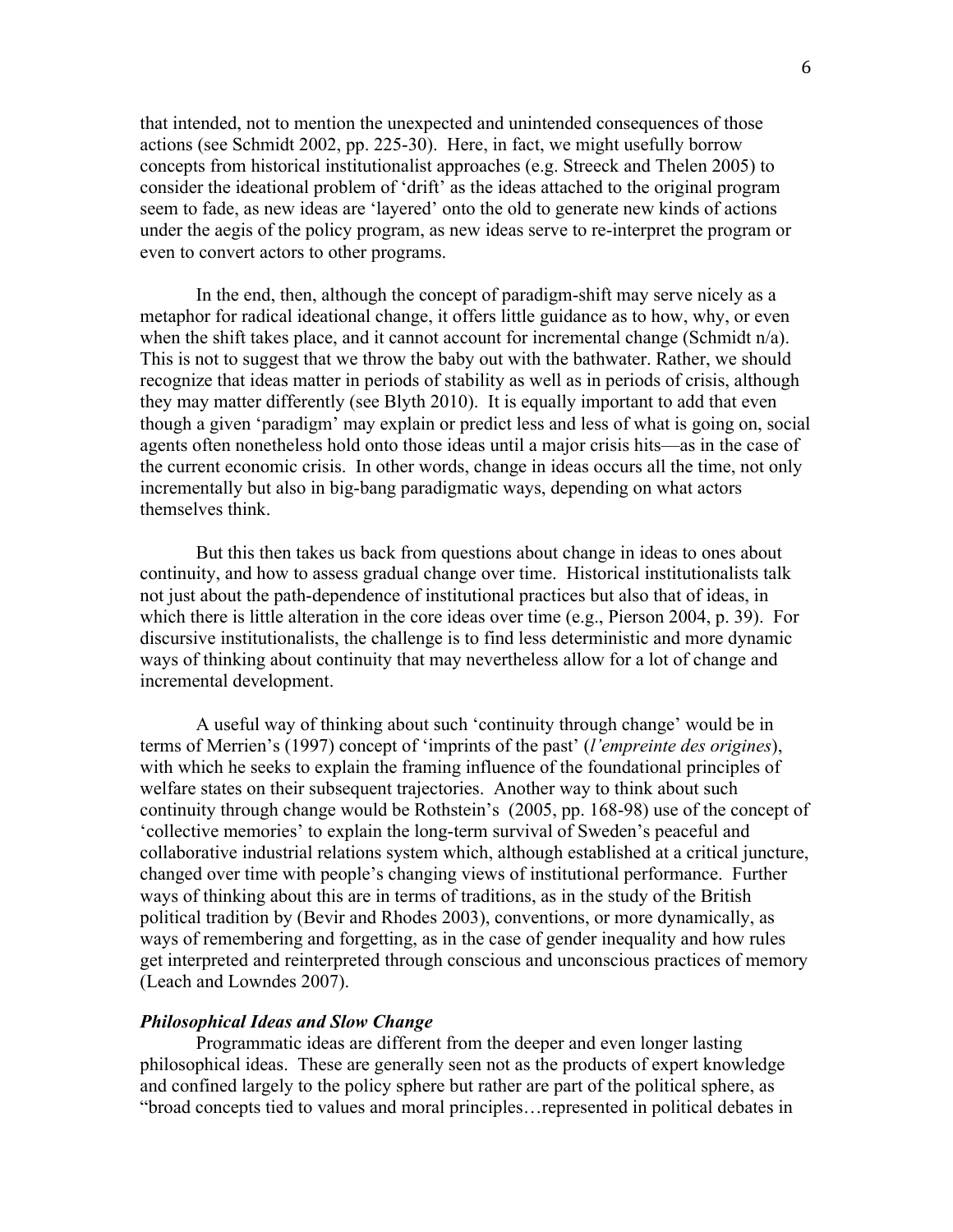symbols and rhetoric" (Weir 1992, p. 169) or as 'ideologies' (Berman 1998, p. 21). Such philosophical ideas generally underlie policy and programmatic ideas, whether seen as 'public philosophies' (Heclo 1986; Weir 1992, p. 207, Campbell 1998), 'public sentiments' (Campbell 2004), 'deep core' (Sabatier and Jenkins 1993); worldviews and '*Weltanschauung*,' or 'global frames of reference' (*référentiels globals)* (Jobert 1992; Muller 1995, 2005) which frame the policies and programs through appeal to a deeper core of organizing ideas, values, and principles of knowledge (in the sense of *Wissenschaft)* and society.

This level of ideas is not always so readily separable from the previous one. This is because a programmatic idea can be so widely accepted by the society at large that it comes to resemble an uncontested public philosophy. By the same token, however, a society may have no generally accepted public philosophy, such that core principles are as contested as programmatic ideas. In Germany from the postwar period forward, for example, the 'paradigm' of the 'social market economy' was so much a part of the fabric of everyone's ideas about how the market did and should operate that it acted like a basic philosophy shared by left and right alike (Lehmbruch 2001). This is in contrast with France from the postwar period to the early 1980s, where left and right differed in public philosophies (see Schmidt 2002, Chs. 5  $\&$  6). Further confusing matters is that the same concept may be used to convey different level of ideas, as when Keynesianism is used to describe particular economic policies in use in different countries (Hall 1989), as a paradigm with a particular set of problem solutions, policy instruments, and objectives that was superceded (Hall 1993), and as a progressive philosophy (Blyth 2002, 2008).

In considering philosophical ideas, the danger is to assume that there is never any change at all, such that '*plus ça change, plus ça reste la même chose.'* This view would mesh with sociological institutionalist approaches that emphasize cultural framing, such that public philosophies are seen to 'frame' all action. But although public philosophies may for the most part be slow to change, at any one time may seem all-defining, and are unlikely to undergo rapid, revolutionary paradigm change, significant change does and can occur. Historians have probably been the best to demonstrate not only how public philosophies are created and recreated over time, as Lynn Hunt (1984) showed with the reinvention of the meaning of the French revolution, but also how they are maintained as well as changed, and as Pierre Nora (1989) demonstrated in state institutionalization of collective memories through symbols and monuments as '*lieux de memoires,'* or 'realms of memory,' in efforts to build a sense of national identity. Political philosophers concerned with intellectual history like Quentin Skinner (1988) have also shown how philosophical ideas may shift in response to legitimation crises in political society, when a philosopher successfully rewrites the old political conventions or ideology and recharacterizes political action in order to come up with new conceptual frameworks, often by reweaving past communal memories and understandings into something new and different which nevertheless continues to resonate with the population. But political scientists have also shown how basic public philosophies about the role of government can also change, in the UK, as Blair built on Thatcher's neo-liberal legacy but nevertheless introduced a more 'steering state' (Moran 2003), and even in France, where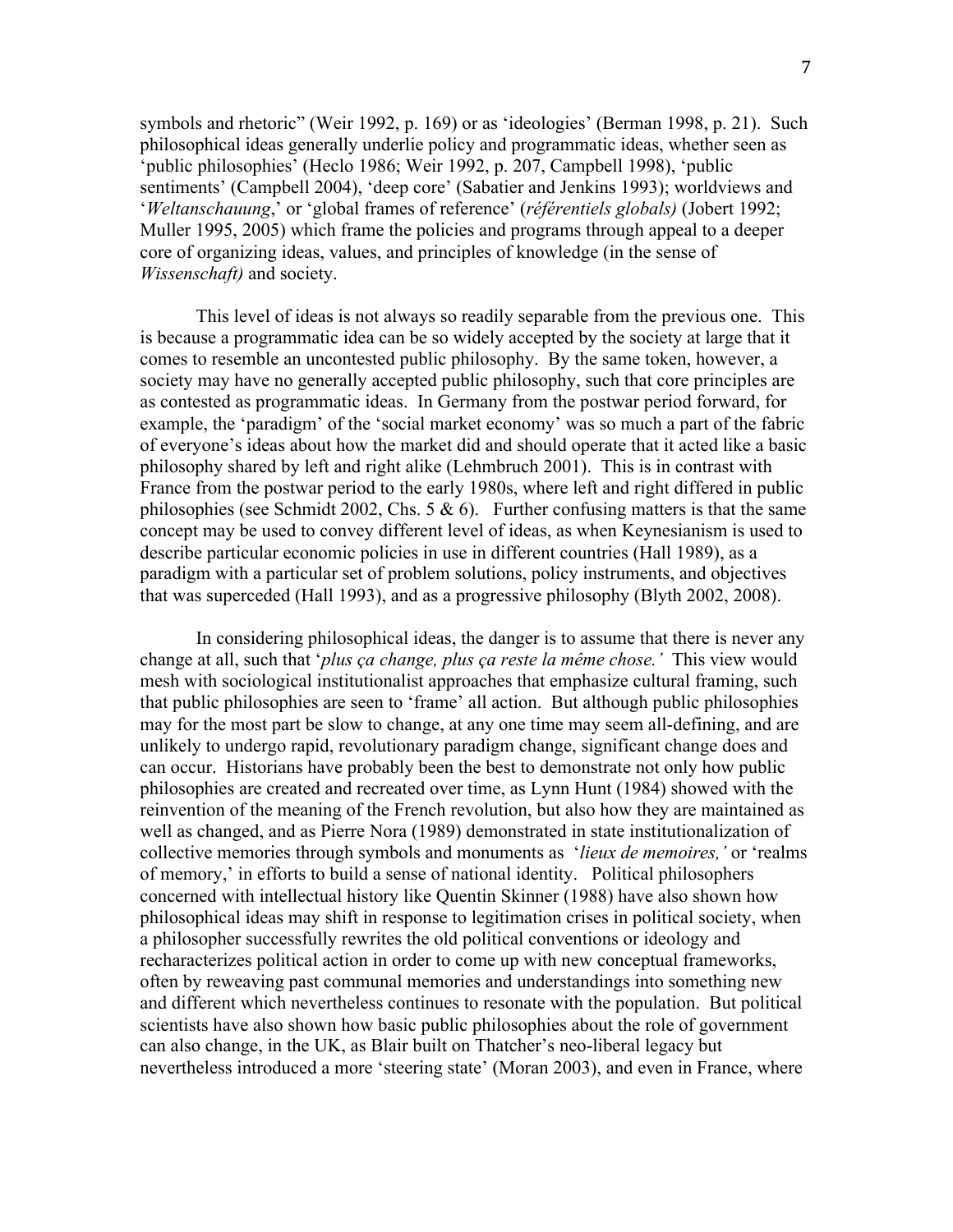a much more limited and less interventionist role for government has become accepted by government and society (Jobert 1994; Schmidt 1996).

But all of this raises further questions about the ideational content of policy change, whether changing at critical junctures or more incrementally over time as policy, program, or philosophy.

### **THE CONTENT OF POLICY CHANGE**

Much of the political science literature on the content of policy change tends to be empirically focused, and speaks more in terms of ideas than discourse. In comparative politics and public policy, where theorization occurs, it tends to center on how to trace empirically the ideas central to the processes of transformation (e.g., Berman 1998, 2006) or to demonstrate their causal influence (e.g., Parsons 2003; Schmidt 2003). This literature also tends to be more focused on cognitive ideas that provide guidelines for political action and serve to justify policies and programs by speaking to their interestbased logic and necessity (see Hall 1993; Surel 1995; Muller 1995; Schmidt 2002, 2008) than on normative ideas that attach values to political action and serve to legitimize the policies in a program through reference to their appropriateness, often with regard to underlying public philosophies (see March and Olsen 1989; Schmidt 2000, 2002, pp. 213-17). By contrast, in international relations the focus is more on norms, defined as ideas about appropriate standards of behavior or desirable actions shared by members of a social entity (Finnemore 1996), and on the mechanisms by which ideas take hold and are diffused, such as learning, diffusion, transmission, and mimesis. For more philosophically-based analysis of change in the content of ideas, however, one could turn to post-modernist or post-structuralist approaches to policy change following discourse analyses that build on the work of Bourdieu, Foucault, and Laclau and Mouffe.

All such approaches tend to see ideas in policy change as coming not only at different levels—policy, program, or philosophy—but also in different types—cognitive and normative—and in a wide variety of forms that should be understood not simply as the shape taken by 'ideas' *per se* but in terms of how they are expressed through as well as embedded in and embodied by discourse. The form taken by ideas and discourse may be narratives or discourses that shape understandings of events (e.g., Roe l994; Hajer l995, 2003); strategic weapons in the battle for ´hegemonic´ control (Muller 1995; see also Blyth 2002); 'frames' that provide guideposts for knowledge, analysis, persuasion, and action through 'frame-reflective discourse' (Rein and Schön 1994); 'frames of reference' that orient entire policy sectors (Jobert 1992; Muller 1995, 2005); 'storytelling' to clarify practical rationality (Forester 1993); 'collective memories' that frame action (Rothstein 2005); discursive 'practices' or fields of ideas that define the range of imaginable action (Bourdieu 1994; Torfing 1999; Howarth, Norval, Stavrakakis); or 'argumentative practices' at the center of the policy process (Fisher and Forester 1993); or the results of 'discursive struggles' that set the criteria for social classification, establish problem definitions, frame problems, define ideas and create shared meaning upon which people act (Stone 1988).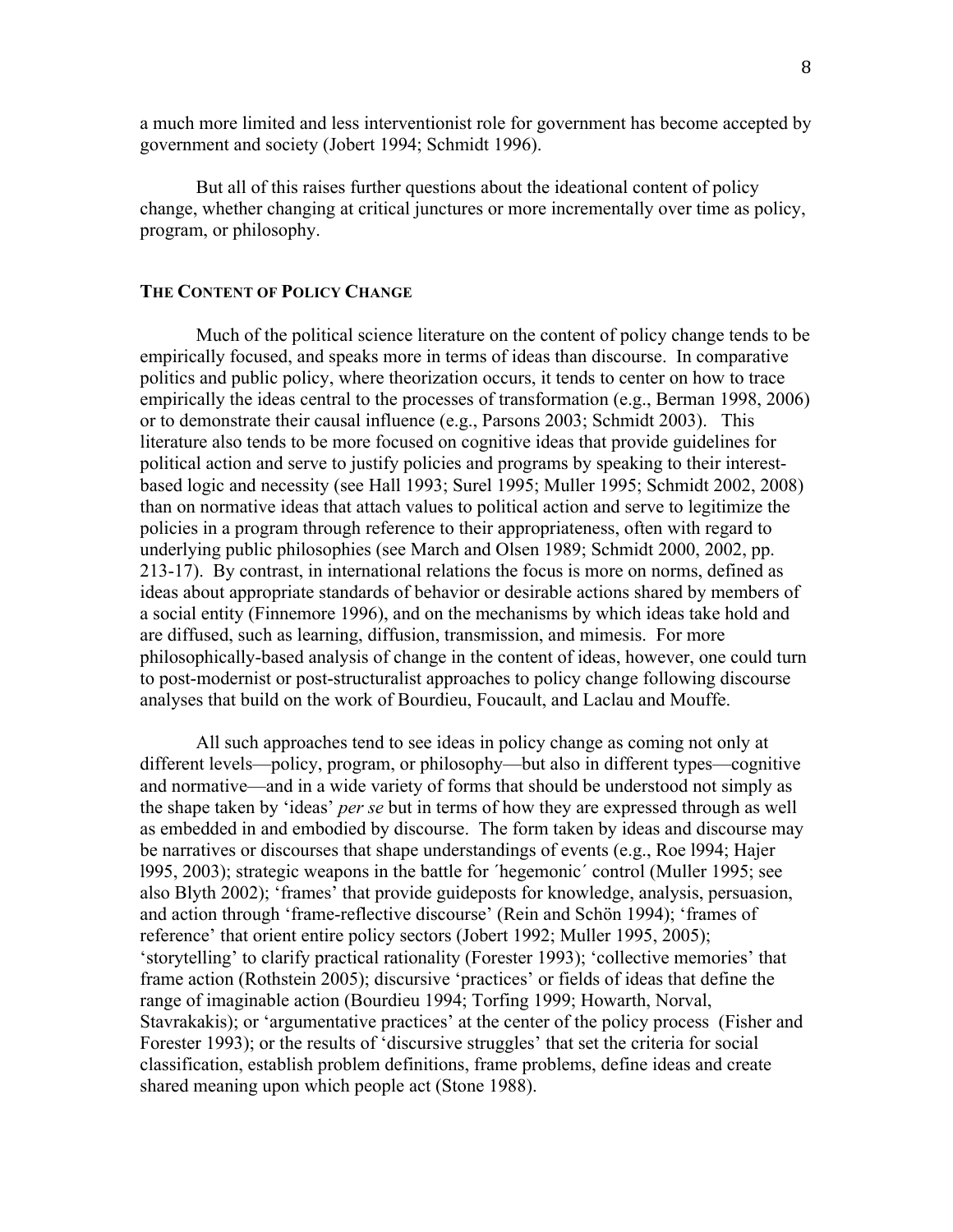Any one concept, moreover, may contain a range of meanings or 'strategic ideas,' as Nicolas Jabko (2006, ch. 3) shows in the case of European market integration, in which the market was used at one and the same time as a constraint in the financial arena, a norm in the energy sector, a space in regional economic development, and as a talisman representing a new source of discipline in Economic and Monetary Union. The discourse, moreover, may intersperse technical and scientific arguments with more generally-accessible narratives to generate compelling stories about the causes of current problems, what needs to be done to remedy them, and how they fit with the underlying values of the society (e.g., Roe l994; Hajer l995). Thus, for example, the ideas in Thatcher's neo-liberal paradigm were articulated through a discourse that combined cognitive, specialist arguments about the disastrous economic effects of neo-Keynesianism, and the necessity of reform because of TINA (there is no alternative), with a normative narrative about the benefits of thrift and hard work, which she linked to Victorian values and illustrated through the experience of her grocer father (Schmidt 2002, p. 215, 2008).

In the comparative politics and public policy literature, empirical approaches to the ideational content of change tend to trace the changing details of agents' concepts about political, economic, and social reality over time. This is done mainly through qualitative comparative historical analyses although quantitative content analyses are also frequent. Where theorization about ideas occurs, it tends to consider, for example, the ways in which ideas 'trap' or capture agents. These may be rhetorical traps (Schimmelpfenig 2001) or ideational ones that agents find themselves bound to follow, like it or not, as Craig Parsons (2003) shows for French policy toward the EU, as leader after leader, however resistant to the EU before election, finds himself constrained by the institutionalized ideas of his predecessors. Alternatively, empirical theories consider the ways in which different cognitive ideas are used to appeal to interests or normative ideas to legitimate (see Schmidt 2010). Comparative political economists of advanced welfare states (e.g., Palier 2007; Bonoli 2000; Häuserman 2008), for example, highlight the importance of cognitive ideas in the explanation of the successful negotiation of social policy reform in countries like Switzerland, Germany, and France, in which such ideas served to balance perceptions of positive and negative interest-based effects. But normative ideas also matter, since we cannot explain the successes—or failures—of welfare state reform efforts without considering the role of discourses about the normative legitimacy of reform, and not just its cognitive necessity (Schmidt 2000). In France, contrast Prime Minister Juppé's dismal failure to impose public sector pension reform without any normative legitimizing discourse in 1995, which was greeted by paralyzing strikes, with President Sarkozy's success twelve years later, in which he legitimated eliminating special privileges for public sector workers by reference to longstanding Republican principles of equality (Schmidt 2007, 2009).

In international relations, studies of ideational change tend to be more theoretically oriented than the comparative politics and public policy specialists. They often build on the work of sociological institutionalists, to theorize about the mechanisms of change in terms of emulation (imitation), learning and competition dynamics (Dobbin et al. 2007) or on mechanisms of diffusion, dissemination, and transmission belts for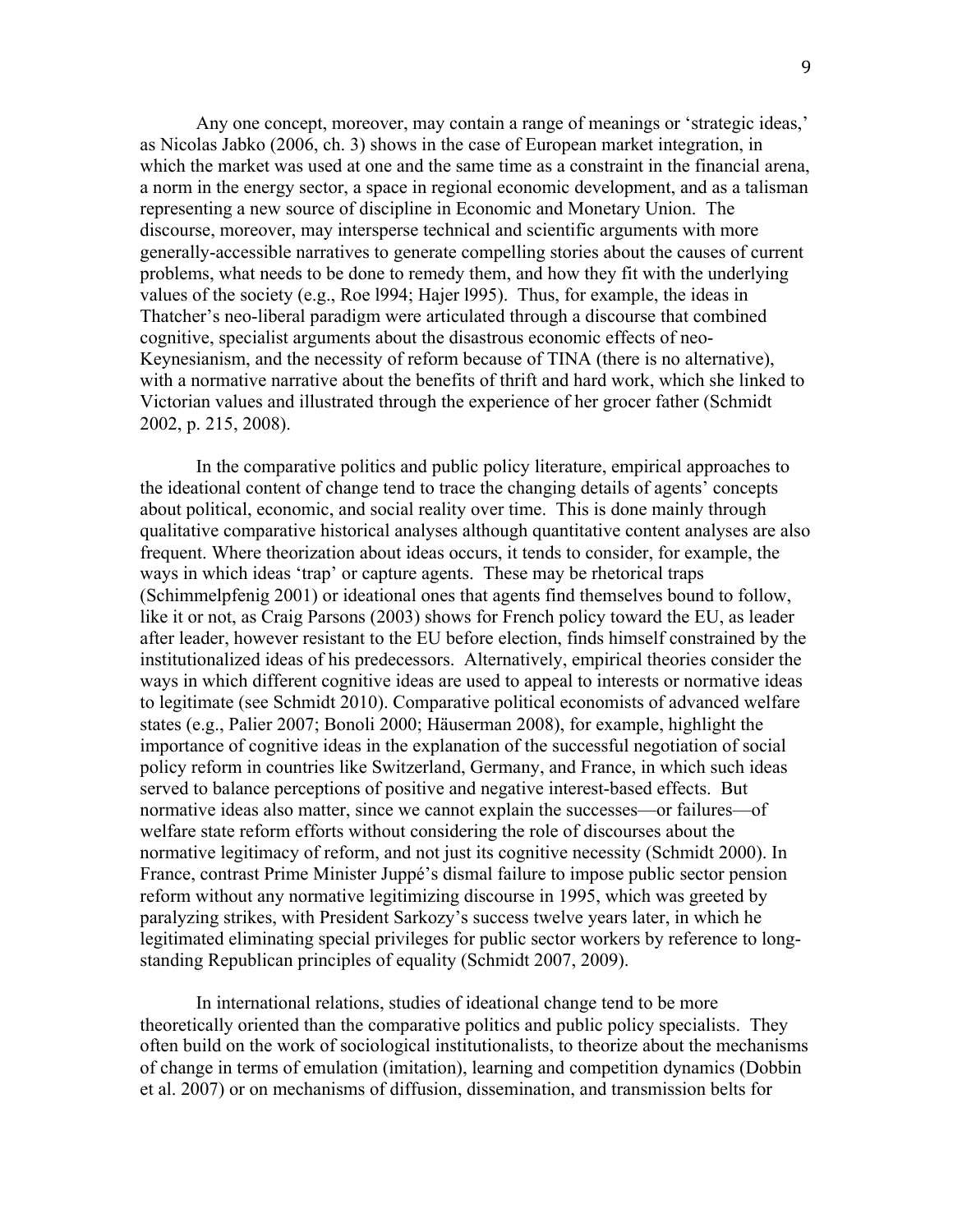ideas via discourse. Thus, for example, competitiveness concerns arising from processes of market integration can be analyzed not only in terms of the domestication process of European market integration, as noted above, but also in the diffusion of market ideas internationally (Dobbin, Simmons and Garrett, 2007). The discourse of globalization and competitiveness can also be a potent ideational weapon for policymakers whose goal is to replace statist paradigms with neo-liberal ones (Hay, 2001).

Other approaches take us deeper into the theorization of the content of ideational change. In public administration, Bevir and Rhodes (2003) base their theory of incremental change around 'webs of beliefs' that over time constitute political traditions that are (re) created through individuals' narratives and storylines about how what they are doing fits with the tradition even as they alter it, while change results from the ways in which people hook new understandings on to aspects of their existing beliefs (Bevir (1999, pp. 235-6). Carstensen (2011a) builds on this emphasis on the different elements in a 'web of related elements of meaning' while adding insights from Laclau and Mouffe (1985, p. 112), such as their notion of central 'nodal points' vs. other more marginal elements in ideas, to point to the ways in which change may occur, as meanings shift by changing the 'weight' in a web of meaning. He uses the case of the UK as provided by Bevir (2005) to show that New Labour was able to change the approach to work and welfare by first integrating the Conservatives' emphasis on individual responsibility and duty as 'individualization' into their own vision of an active labour market policy and second by shifting the conception of the public service from the Conservatives' attempt to increase efficiency through privatization and liberalization to one focused on joined-up government and networks of trust between the public and the private sector.

The most developed approaches to theorizing change in ideational content are those of discourse analysts who build on the work of Foucault, Bourdieu and Laclau and Mouffe. The theoretical concepts of the various discourse analysis schools—once translated from the sometimes difficultly accessible and internally referential language can provide great value-added to the analysis of the content of ideas and how they change (and continue) over time. And here, no need to buy into their specific ontological and epistemological views in order to benefit from their theorizations of how ideational concepts change through discourse (Schmidt 2010a, 2010b). For example, discourse analyses that build on Michel Foucault (1966, 1969) can offer insights into how to investigate the 'archeology' of what was acceptable in a given discursive formation over time, from one period's *episteme* to the next, through examination of networks of rules establishing what is meaningful at any given time (see Pedersen n/a). Conversely, discourse analyses built on Laclau and Mouffe (1985) can point to different ways in which concepts may be employed, such as 'nodal points' from which all other ideas take their meanings in an ideological system, for example, how 'communism' in Central and Eastern Europe served to distinguish between 'real' (communist) democracy and 'bourgeois' democracy; the 'logics of equivalence' that forge common concepts to overcome particular differences, as in Mexican social movements' discourse of 'the people' that enabled them to overcome internal ideational divisions by seeing themselves as 'the oppressed'; or the 'logics of difference' which separate out 'bad' ideational elements, as when reference to 'the transition' in Romania entailed new understandings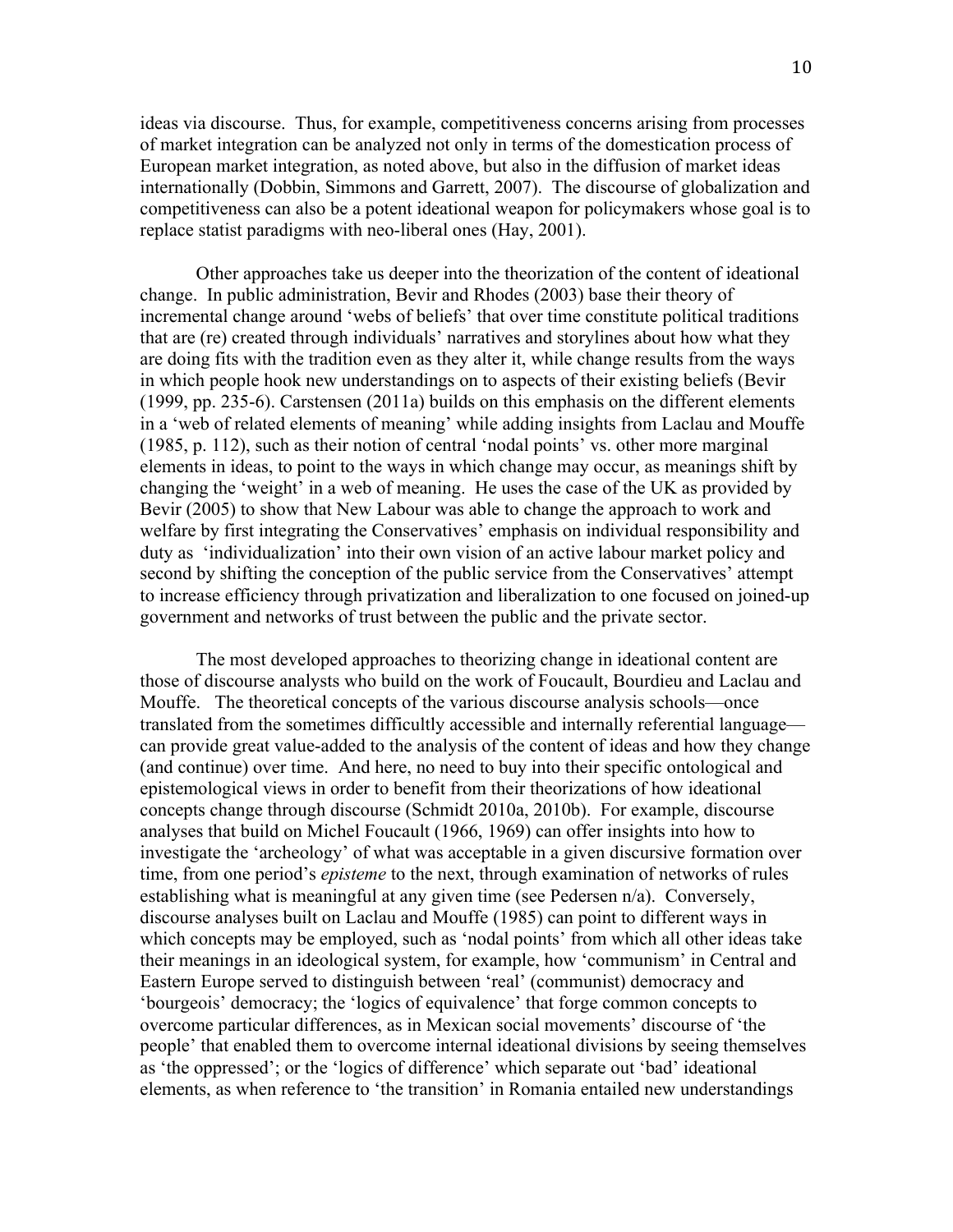of 'market' and 'privatization' (Howarth, Norval, and Stavrakakis 2000). This is, in short, the way in which different conceptual elements in ideas are combined or recombined in ways to make new ideas acceptable.

## **THE AGENTS OF POLICY CHANGE**

Ideas, naturally, do not 'float freely' (Risse-Kappen 1994). They need to be 'carried' by agents. But even where agents are treated as 'carriers of ideas,' the connection between ideas and collective action remains unclear. The missing link is discourse, and the way in which ideas conveyed by agents through discourse lead to action. But discourse also cannot be considered on its own, since it requires agents who articulate and communicate their ideas in exchanges that may involve discussion, deliberation, negotiation, and contestation. In policy change, moreover, discursive interactions generally fall into one of two domains in the public sphere: the policy sphere characterized by a 'coordinative' discourse among policy actors engaged in creating, deliberating, arguing, bargaining, and reaching agreement on policies, the political sphere characterized by a 'communicative' discourse between political actors and the public engaged in presenting, contesting, deliberating, and legitimating those policy ideas (see Schmidt 2002, Ch. 5, 2006, Ch. 5, 2008).

## *Sentient Agents*

The agents of policy change can be defined as 'sentient' (thinking and speaking) agents who generate and deliberate about ideas through discursive interactions that lead to collective action. In other words, thinking, saying, and doing are all equally important for explaining the driving forces of policy change. This said, sometimes agents act without saying what they are doing and thinking. Sometimes they say what they are doing but this is in contradiction with what they are actually doing and, maybe, thinking—since they may not be thinking at all as they act. In short, the interrelationship of these three elements of thinking, saying, and doing is often difficult to gauge. This helps explain why rational choice institutionalist scholars often prefer to look at what 'rational' (calculating) agents do and deduce what they are thinking from that, dismissing all 'saying' as cheap talk, in favor of more 'parsimonious' explanation, since instrumental action 'speaks more loudly than words.' But in so doing, rational choice institutionalists risk attributing to actors what they themselves think, which is often instrumental, and they thereby miss out on the complexities of human action. Discursive institutionalists instead seek to account for that complexity, by teasing out the ideas behind the action as well as the discourse. They do this mainly through empirical evaluation, although such evaluation can be informed by many different theoretical approaches to the role of sentient agents in policy change.

Among scholars who have taken the 'ideational turn' in comparative politics, Daniel Beland (2009) suggests that sentient agents use ideas to identify their interests, to construct their policies, and to legitimize them. Discourse analysts would go further to argue that they use ideas to dominate or to create 'hegemony,' so much so that we sometimes lose any sense of agency at all where 'agents' are portrayed as dominated by powerful ideas (Laclau and Mouffe 1985). The 'interpretive' approach tends to suggest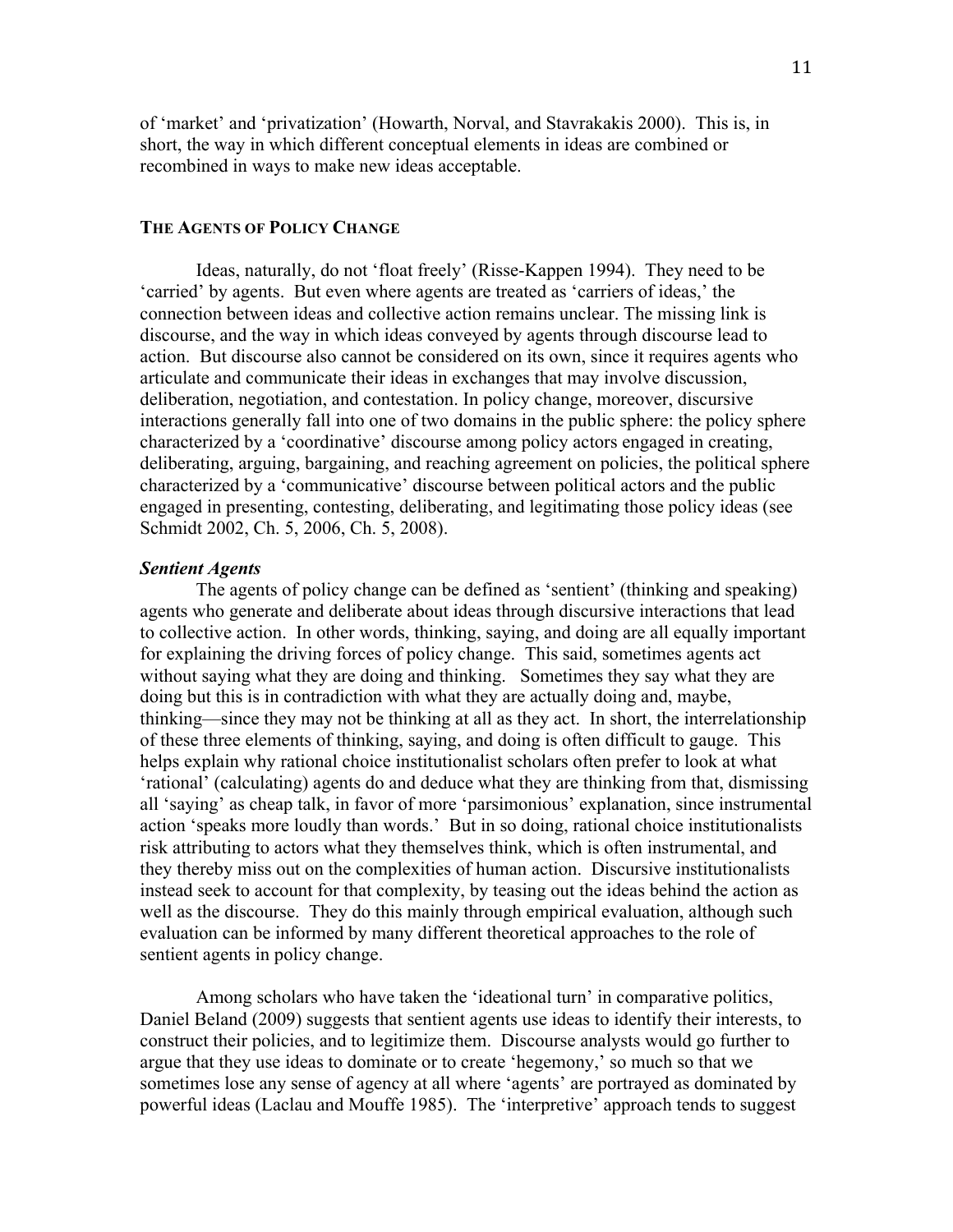more dynamism in agents' use of ideas, by focusing on the continual reinterpretation and creative reworking of elements in 'webs of meaning' (Bevir and Rhodes 2003). Sociologists like Ann Swidler (1986) also see agents in a constant process of engagement with ideas, but as '*bricoleurs'* who handle the complexity of information through 'schemas,' and whose information-processing involves constructing 'chains of action' with some 'pre-fabricated links' based in culture, used as a toolkit to engage with events. Campbell (1997, see also 2004) adds a historical dimension to Swidler's approach when he suggests that innovation comes from bricolage in which agents bring together pieces from different legacies, while Freeman (2007, p. 485) adds an epistemological dimension when he finds that actors piece together what they know in different ways from different sources across different epistemological domains. Carstensen (2011b) builds on all these approaches with his discussion of how agents act as 'bricoleurs' who use 'toolkits' to combine elements from the existing ideational repertoire to create new meanings and, with these, seek to create a powerful political coalition for change. In international relations, finally, norms are the lingua franca of transnational actors, or 'norm entrepreneurs,' which serve as the sources of (new) standards of appropriate behaviour for policy-making through processes of framing and socialization (Keck and Sikkink 1998; Risse-Kappen 1994).

Focusing on 'sentient' agents of change is important, because it emphasizes the fact that 'who is speaking to whom about what where and why,' or the interactive process of discourse, makes a difference. Importantly, it is not just that agents are thinking beings who have ideas but that they are also speaking beings who share their ideas through discursive interactions that can lead to collective action. Although there are many different and often contradictory ways in which scholars conceptualize the ontology and epistemology of this, I have sought a middle way, arguing that sentient agents not only have 'background ideational abilities'—whether understood in terms of Searle's (1995) 'background abilities' or Bourdieu's (1990) *habitus*—that enable them to think beyond the (ideational) structures that constrain them even as they (re)construct them. They also have 'foreground discursive abilities'—understood in terms following from Habermas' (1989) 'communicative action' (but without the idealization)—that enable them to communicate and deliberate about taking action collectively to change their institutions (see Schmidt 2008, pp. 314-16; 2011).

Moreover, as sociolinguistics shows (e.g., Ager 1991), we need to consider not just the source of ideas, or who is articulating the ideas in what context with what objective in mind aimed at which audience, including the meaning context for the speaker. We also need to consider the 'speech act' itself, meaning the message, how it is delivered, in what medium or format, and what is said as well as what is not but is nonetheless tacitly understood. And we have to consider the receptor, or the audience in terms of who they are, what they are expecting, what their capacity is for understanding the message, and how they respond, which can itself constitute a kind of agency. This is why it is also useful to separate the discursive interactions into coordinative and communicative spheres, given differences in speakers, message, and audience.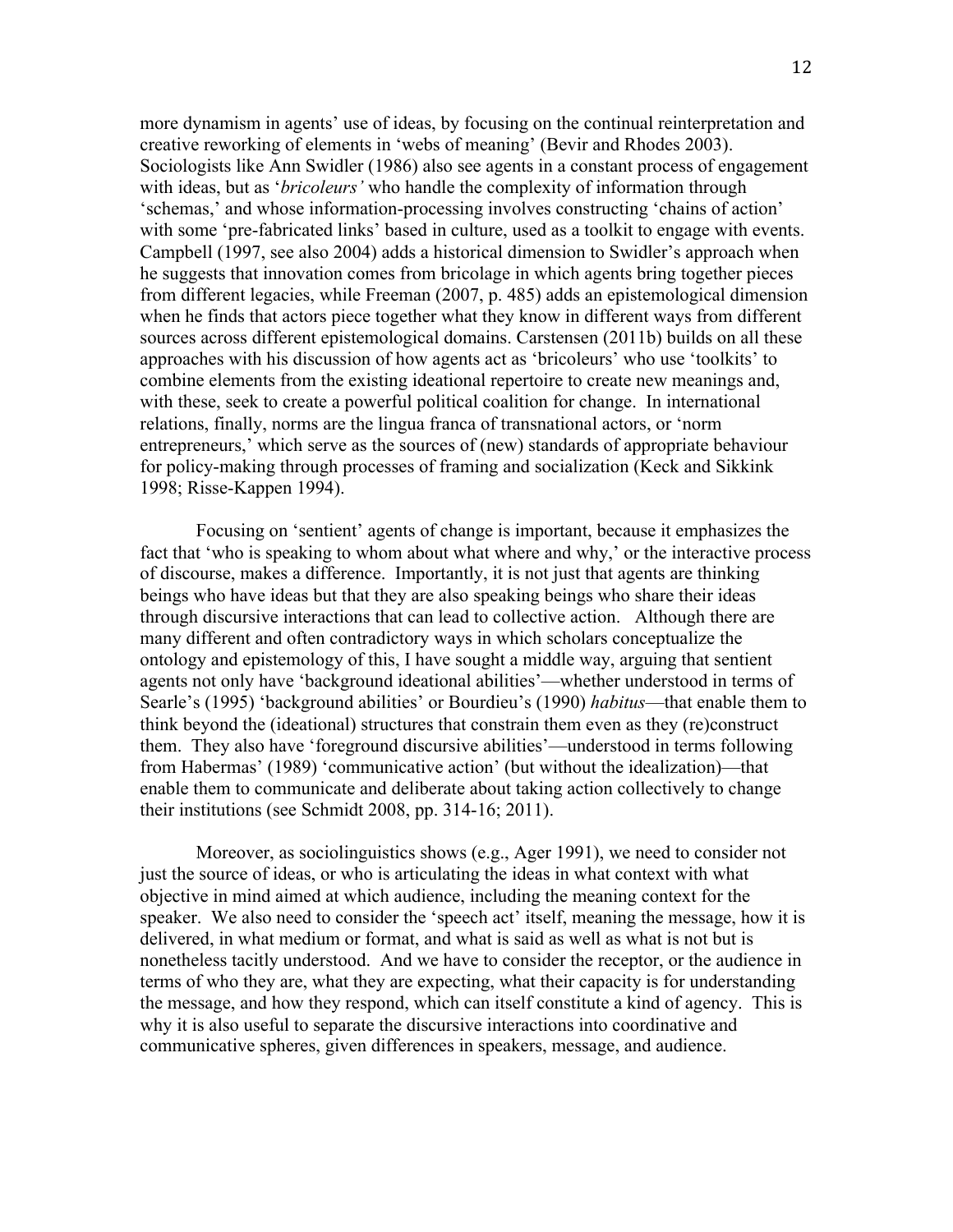### *Discursive Interactions*

The agents in the coordinative discourse are generally the actors involved in the policy process, including 'policymakers' or government officials, policy consultants, experts, lobbyists, business and union leaders, and others. They generate policy ideas in different ways with different degrees and kinds of influence, whether as transnational members of 'epistemic communities' of loosely connected trans-national actors who share cognitive and normative ideas about a common policy enterprise (Haas 1992); as transgovernmental networks of state officials whose roles in constructing, legitimating and diffusing knowledge across states have an impact of domestic policy development (Slaughter 2004); as national members of 'discourse coalitions' of policy actors who share ideas across extended periods of time, as in the rise of ordo-liberalism in Germany (Lehmbruch 2001); or as local members of 'advocacy coalitions' of more closely connected individuals who share ideas and access to policymaking, as in water policy in California (Sabatier and Jenkins-Smith 1993). Alternatively, the agents may themselves be policy 'entrepreneurs' (Kingdon 1984) or 'mediators' (Jobert 1989; Muller 1995) who serve as catalysts for change as they articulate the ideas of the various discursive communities.

In the communicative discourse, the agents of change consist not only of the usual suspects: political leaders, elected officials, party members, policymakers, spin-doctors, and the like who act as 'political entrepreneurs' as they attempt to form mass public opinion (Zaller 1992), engage the public in debates about the policies they favor (Art 2006; Mutz et al. 1996), and win elections. They also include the media, interest groups acting in the specialized 'policy forums' of organized interests (e.g., Rein and Schön 1994), public intellectuals, opinion makers, social movements, and even ordinary people through their 'everyday talk', which can play an important role not just in the forum of 'opinion-formation' but also in that of 'will-formation' (Mansbridge 2009). In other words, all manner of discursive publics engaged in 'communicative action' (Habermas 1989) may be involved, with communication going not only from the top-down but also from the bottom-up.

The spheres of coordinative policy construction and communicative policy legitimation are of course interconnected in terms of both the substantive content of ideas as well as the interactive process of discourse. To begin with, the policy ideas in the coordinative discourse—often more heavily weighted toward cognitive justification—are generally translated by political actors into language accessible to the general public as part of a communicative discourse that also adds normative legitimation, to ensure that the policy and programmatic ideas resonate with the philosophical frames of the polity (see Schmidt 2006, pp. 255-7). The process itself is one in which the coordinative discourse can be seen to prepare the ground for the communicative. In the UK, for example, the ground was prepared for Thatcher's monetarist paradigm-change before her election, by the ideas developed in a coordinative discourse consisting of a small group of the 'converted' from the Conservative party, financial elites, and the financial press (Hall 1993). But Thatcher herself was the political entrepreneur who put these ideas into more accessible language through a communicative discourse to the general public, as we saw above (Schmidt 2002, Ch. 6, 2009).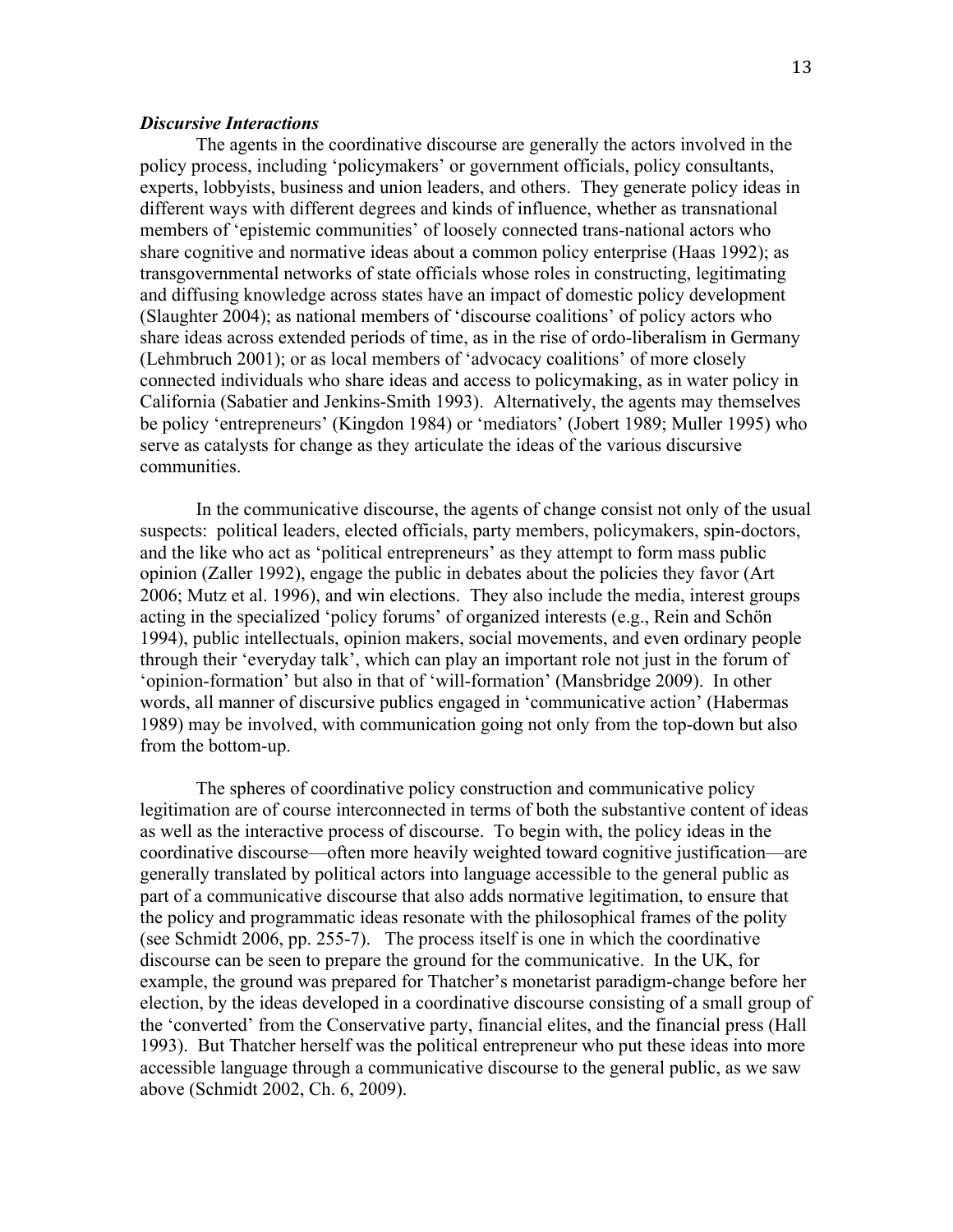This said, the coordinative and communicative discourses don't always connect with one another. Policy ideas may be part of 'closed debates' in the policy sphere, either because the public might not approve, as was case of some of the more progressive immigration policy reforms in European countries (Guiraudon 1997) or because the public is not interested, as the case of banking reforms more generally (Busch 2004). But there may also be cases where politicians say one thing in the coordinative policy sphere, another in the communicative political sphere. This has often been the case with the European Union, where the perceived 'democratic deficit' is due in part to the 'blameshifting' of national political leaders who agree to one thing in the coordinative discourse of the Council of Ministers but, fearful of negative public reaction, say something very different in the communicative discourse to the general public (see Schmidt 2006a, Ch. 1, 2008).

We still have a problem, however, because this discussion remains focused primarily on the discourse of elites, whether in a top-to-top coordinative discourse or in a top-down communicative discourse. Mostly, however, in addition to any formalized, elite processes of coordinative consultation and whatever the elite-led processes of communicative deliberation, the public has a whole range of ways of deliberating about and responding to elite-produced policies. The media, for example, are often key to framing the terms of the communicative discourse, creating narratives and images that become determinant of interpretations of a given set of events. In the case of the financial market crises, we could mention the Barings bank debacle, which was personalized in terms of a 'rogue trader' as opposed to being generalized as a deeper critique of the internationalized banking system (Hudson and Martin 2010), or Martha Stewart as the poster-child for the early 2000s financial crisis, and Bernie Madoff for the 2008 crisis.

Social movements are also significant forces in a 'bottom-up' communicative discourse. Scholars who focus on 'contentious politics' demonstrate the many ways in which leaders, social movement activists, along with everyday actors spur change through ideas that contest the status quo, conveyed by discourse that persuades others to join in protest, which in turn generates debate (e.g., Aminzade et al. 2001; Della Porta 2009)*.* Charlotte Epstein's (2008) account of how 'Moby Dick' became 'Moby Doll' is a clear demonstration of the way in which social movements coalesced against the whaling industry and, determined to save the whale, were able to change ideas through a communicative discourse that led to radically altered policies negotiated in the transnational coordinative sphere.

In fact, new ideas can come from anywhere to generate transformative public debates, as in Rothstein's (2005) story of how a Finish novel written in the 1950s created an understanding of the bloody civil war spurred public debates and discussions in which the Finnish public came to reconsider the past and to reconcile itself to it. But great thinkers can also be key figures in transformative discourse, whether Kuhn's (1970) 'great scientist' with a new paradigmatic idea, like Newton or Einstein, or Skinner's (1988) 'great philosopher' who is great because able to produce a 'text' that captures the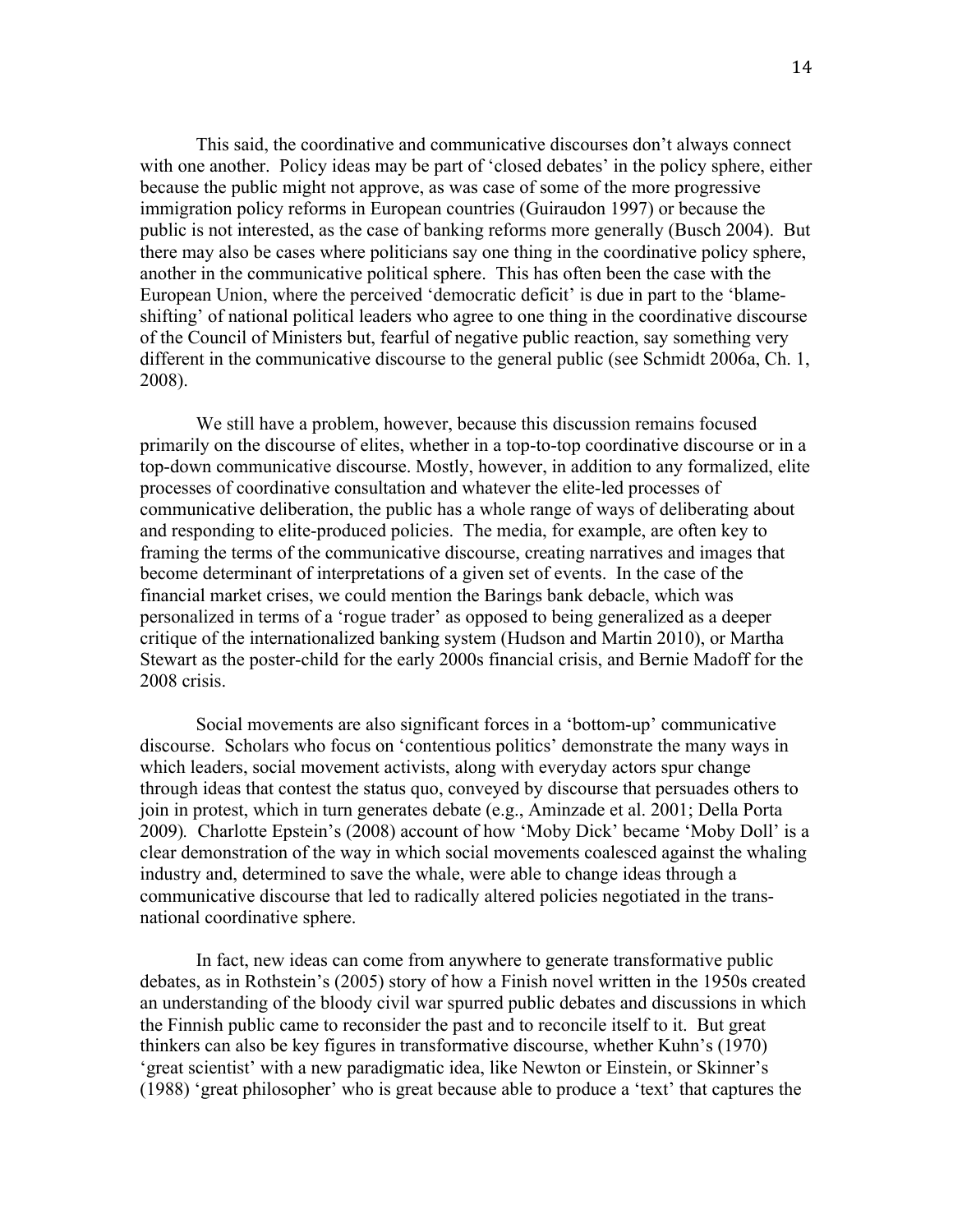spirit of the age better than all the other philosophers at the time saying similar sorts of things.

Finally, the general public of citizens and voters to whom this communicative discourse is directed also contribute to it and, thereby, spur policy change. They do this as members of civil society, not just through grass-roots organizing, social mobilization, and demonstrations but also as members of 'mini-publics' in citizen juries, issues forums, deliberative polls, and the like (see Goodin and Dryzek 2006) as well as more simply as members of the electorate, whose voice is heard as the subjects of opinion polls, surveys, focus groups, as well as, of course, as voters—where actions speak even louder than words. Not to be neglected in this, however, are also the 'everyday practices' of ordinary people, even in cases where ideas are unarticulated, and change is individual, subtle and slow. As Seabrooke (2007) argues in the case of the change to Keynesian macroeconomic policy in the interwar years, leaders need legitimacy from the general public, which can make its views felt not only at the ballot box or in the street but through the 'everyday practices' that convey ideas in a kind of unspoken discourse that makes clear that they no longer see the established rules as legitimate, which is then picked up by the media and reformist political leaders, and which in the end can lead to significant reform.

The importance of taking account of the everyday actions of ordinary people in its turn brings us back to the need to explain the 'governors' responses to the governed.' This may be when policymakers seek to institute reforms to remedy the 'drift' by conveying ideas about how they will solve the problem and engaging in communicative discourse that serves to legitimate their proposed solution. This may also help explain why scholars in the public policy sphere were the first to get onto ideas and discourse (e.g., Kingdon 1984; Baumgartner and Jones 1993), as a way to account for new laws or rules being brought in to solve problems.

## **THE CONTEXT OF CHANGE**

Institutional context also matters. If 'sentient' (thinking and speaking) agents are the drivers of change, and their ideas (what they think about what to do) and discourse (what they say about what to do) are the vehicles of change, then the institutional context is the setting within which their ideas have meaning, their discourses have communicative force, and their collective actions make a difference (if they do what they say they think about what to do). Institutions here, therefore, are not the incentive structures of rational choice institutionalists, to which 'rational' actors mechanically respond as unthinking agents, like mice responding to interest-based stimuli; nor are they the path-dependent structures of historical institutionalists, to which 'historical' actors respond by blindly following rules, like mice running through mazes. Rather institutions for discursive institutionalists constitute the setting within which 'sentient' agents are the thinking agents who develop their ideas for action that they convey through discourse. The institutional setting, moreover, constitutes both that which structures agents' ideas, discourse, and actions and that which is constructed by agents' ideas, discourse and actions (Schmidt 2008, 2010a).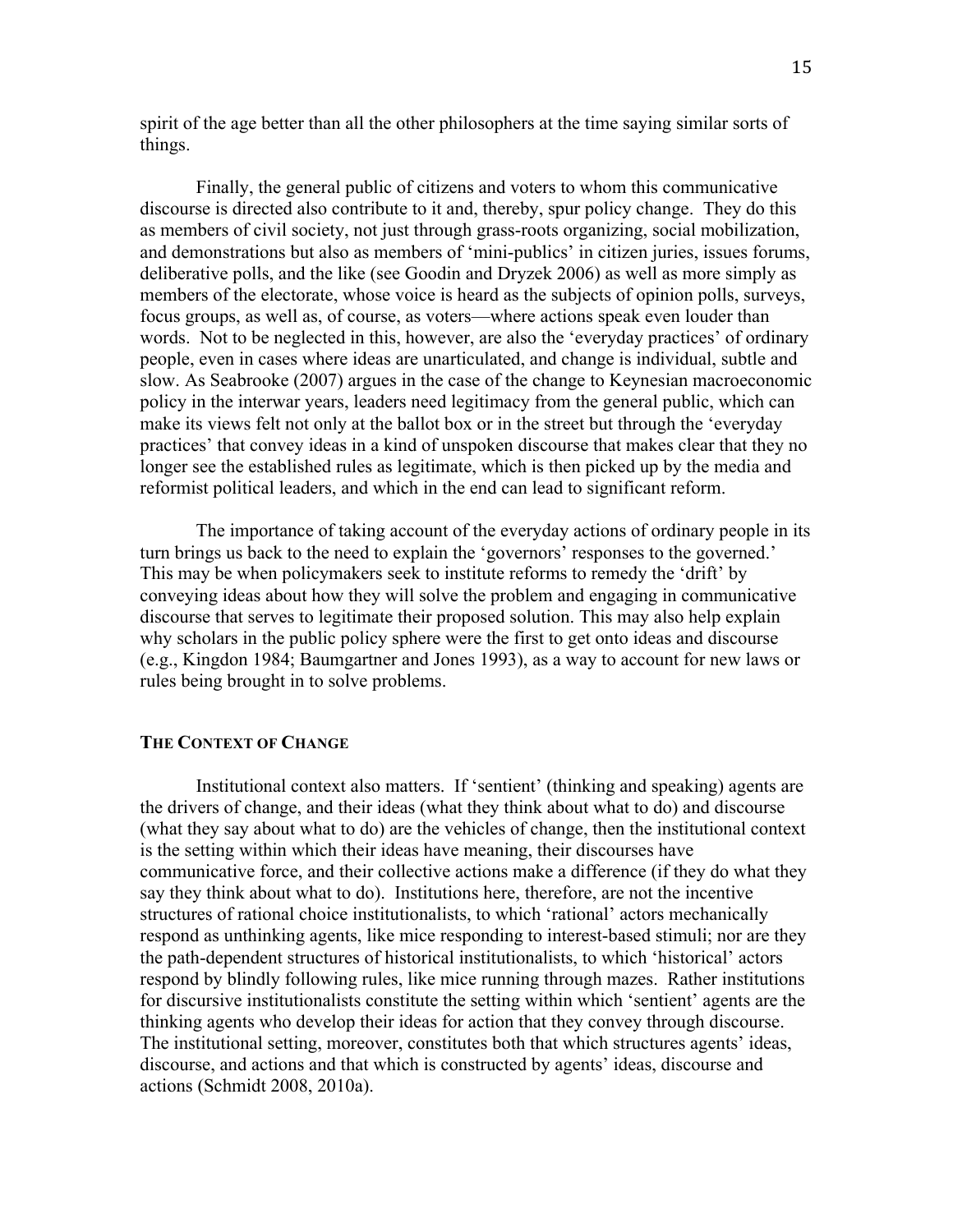The institutional context is first of all the 'meaning context' in which ideas and discourse make sense, such that speakers 'get it right' in terms of the ideational rules or 'rationality' of a given setting, by addressing their remarks to the 'right' audiences at the 'right' times in the 'right' ways. This is why even where a term may be disseminated internationally, when it is taken up nationally, it is likely to be used very differently, given differences in meaning context and all that that entails in terms of culture economic, political, and social. Ideas and discourse about globalization, for example, are very different from country to country, even between countries with seemingly similar liberal public philosophies like the UK and Ireland, where leaders sought to present it as a challenge to rise to (Hay 2001; Hay and Smith 2005), let alone between these countries and a country like France, in which leaders spoke more about the virtues of resisting globalization (Schmidt 2007).

The context, however, may also refer to the 'forum' within which the discourse proceeds, following a particular logic of communication. Thus, for example, Toulmin (1958; Toulmin et al., 1979, pp. 15-16) shows that in any given 'forum of argumentation' or discourse, the procedural rules create a common set of understandings even when speakers lack trust or consensus, as in the adversarial arguments that take place in a courtroom. Moreover, in international negotiations where the rules are not pre-established and the 'forum' is an ad hoc creation dependent upon the players and the circumstances, pre-negotiations are the context within which the rules of discursive interaction are set, even though the actual process involves other kinds of discursive interactions outside the negotiating context, such as with domestic constituencies and other international actors (Stein 1989). Here we could also mention differences as understood by the *référentiel*  school, between the forums in which deliberation is more open by contrast with the arenas in which bargaining is the focus.

Finally, formal institutions—as elaborated in historical institutionalist explanation—also constitute the institutional context, and give shape to discursive interactions. Formal arrangements affect *where* discourse matters, by establishing who talks to whom about what, where and when. For example, although all countries have both coordinative and communicative discourses, one or the other tends to be more important due to the configuration of their political institutions. These can be seen as on a continuum from "simple" to "compound" polities, depending on the degree of concentration or dispersion of governing activity. In "simple" polities, in which governing activity tends to be channeled through a single authority by way of majoritarian representative institutions, statist policy making, and unitary states, such as in Britain and France, the communicative discourse to the general public tends to be much more elaborate than in "compound polities," in which governing activity tends to be dispersed among multiple authorities by way of proportional representation systems, corporatist policy making, and/or federal or regionalized states, such as in Germany and Italy, which makes for a more elaborate coordinative discourse among policy actors (Schmidt 2000, 2003, 2002, pp. 239-50, 2006, pp. 223-31). Institutional setting helps explain why simple polities like France and the UK, in which reform agendas are generally decided by a restricted elite, tend to have more elaborate communicative discourses to the public – so as to legitimate those reforms – than in compound polities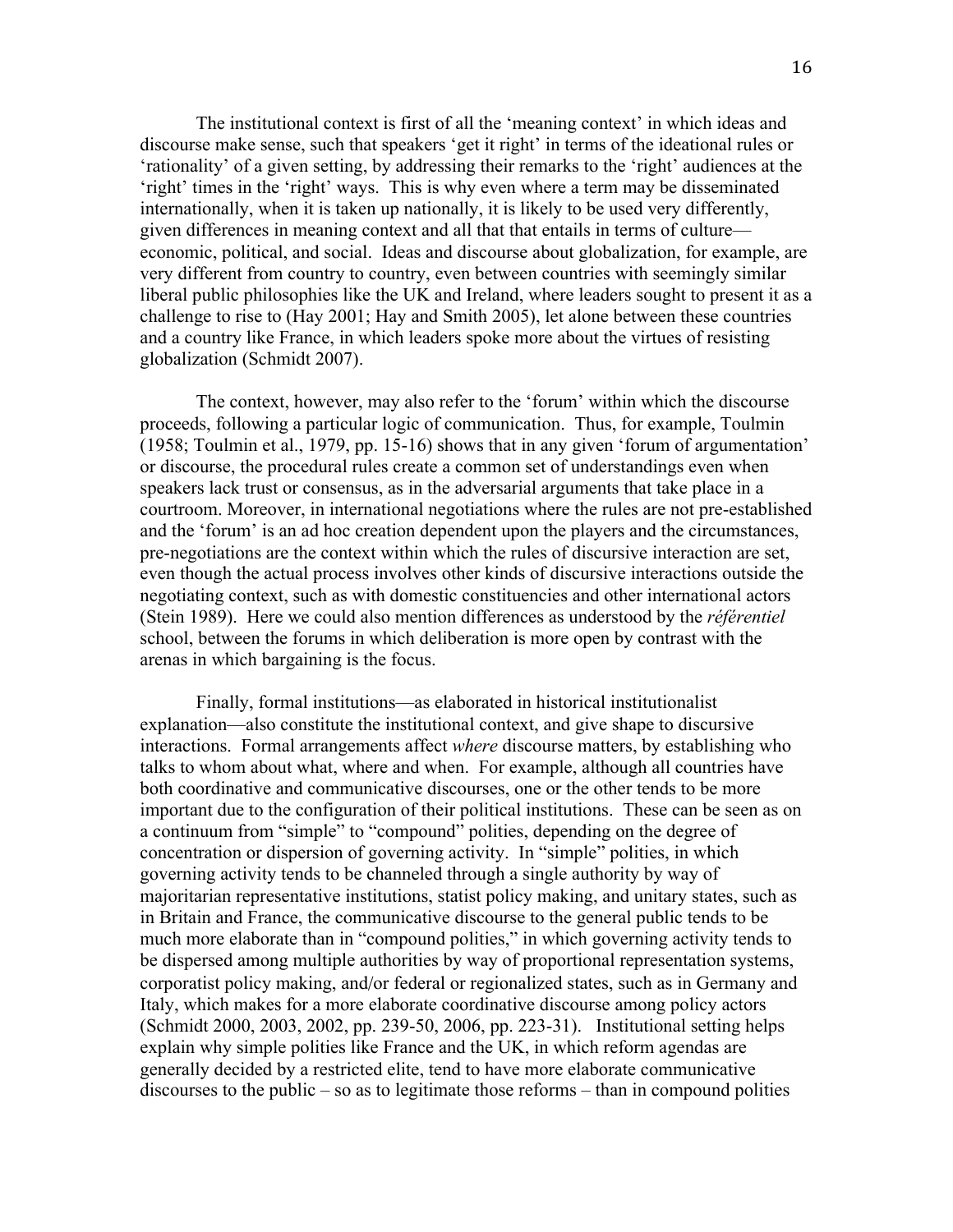like Germany and Italy, which tend to have more elaborate coordinative discourses among policy actors – so as to reach agreement among the much wider range of actors involved in negotiating reform (Schmidt 2000, 2002, 2006). The differences in contexts also helps explain how the battle of ideas on welfare state reforms take shape, given the greater need for a coordinative discours*e* in Germany (where the state political entrepreneurs need to bring the social partners into agreement), a communicative discourse in the UK (where the state political entrepreneurs needs to persuade the general public), and both coordinative and communicative discourses in France (where state political entrepreneurs need to bring both the social partners and the general public on board) (Schmidt 2009).

The formal institutional context, however, is not neutral with regard to its effect on politics. But one cannot therefore simply map power onto position, as is often done in rationalist and historical institutionalist analyses that assume that we know an agent's interests and power to serve those interests if we know their position (Schmidt 2010a). In discursive institutionalism, by contrast, there is always the recognition that ideas and discourse can also provide power, as actors gain power from their ideas at the same time that they give power to their ideas. This results, for example, when agents are able to 'set the agenda' as 'policy entrepreneurs' who build coalitions for reform or as 'political entrepreneurs' who gain public support for reform (Kingdon 1984; Baumgartner and Jones 1993; Mintrom 1997). Moreover, actors can gain power from their ideas even where they may lack the power of position—as in the case of social movements. But actors also gain (or lose) power to the extent that their ideas and discourse have meaning for their audience. Because power itself derives not only from position, meaning actors' ability to wield power, but also purpose, actors' ideas and discourse about how they can and should wield that power may reinforce or undermine the power they derive from their position, depending upon the responses of their audience to their stated purposes. This is the essence of leadership.

Ideational power can also come from a position *qua* position, however, since ideas and values infuse the exercise of power and perceptions of position (Lukes, 2005). Theories about the structures and practices of elite ideational domination abound among continental philosophers and macro-sociologists (e.g., Bourdieu 1994; Foucault 2000; Gramsci 1971). Among the latter, Pierre Bourdieu (1994), for example, argues that the *doxa*, or worldview, of elites who dominate the state creates the *habitus* that conditions people to see the world in the way chosen by elites. Foucault (2000) similarly suggests the impossibility of escape from the ideational domination of the powerful. I would not go so far, since the importance of discourse means that regardless of the power of the background ideational context, in which people may very well be socialized into a certain manner of thinking through elite-dominated ideas, foreground discursive abilities enable those self-same people to reason about and critique those ideational structures—a point also brought out by Gramsci (1971) when emphasizing the role of intellectuals (see discussion in Schmidt 2008). But this is not to suggest that therefore simply recognizing and talking about the power of elites' ideas necessarily changes the structures of power and the power of position. Structural power is also the power not to listen.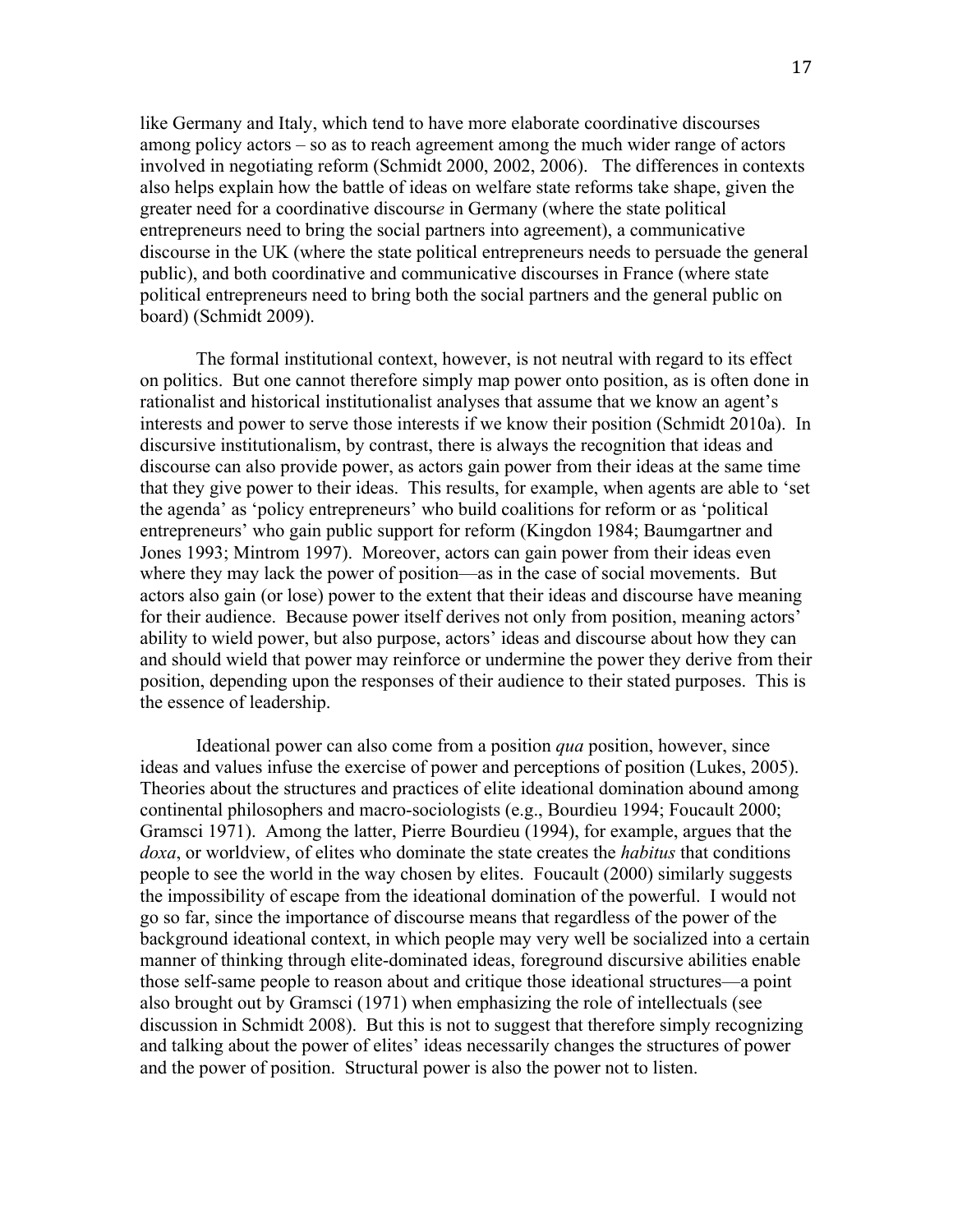But even for those with structural power and position, ideas inform their exercise of power, and changes in their ideas also result in policy change. One unfortunate example is the British East India Company's shift in the nineteenth century away from a conceptualization of Indians as 'civilized,' and therefore worthy of a certain measure of autonomy and self-governing capacity, to one in which Indians were portrayed as hardly civilized at all, as primitive (notably, this was the brainchild of James Mill, the utilitarian who was the close collaborator of Bentham, for whom only economic ideas about utility calculations mattered). One could offer a rational choice institutionalist account of this, by noting the instrumental manner in which these new ideas became the interest-based rationale for dispossessing the Indians of their power by a new group in the East India Company. But this is to suggest that all were aware of what they were doing. Rather, for the vast majority of actors, the shift in conceptualization became a whole new way of seeing Indians, structuring their thoughts about India, which changed politics in the UK and power relations in India (Rudolph n/a; see also Dalrymple 2003). Changing philosophical ideas of those with power and position, in short, can lead to shifts in policies and program that can be deleterious to those without power or position, regardless of the ideas and discourse of the powerless and position-less. It would take another hundred years before Gandhi would force those in power to listen, through everyday practices of non-violent resistance.

#### **CONCLUSION**

Discursive institutionalism, in sum, is an analytic framework concerned with the substantive content of ideas and the interactive processes of discourse in institutional context. The ideas it elucidates may be cognitive or normative, come at different levels of generality, including policy, programs, and philosophy, and in different forms, such as narratives, frames, frames of reference, discursive fields of ideas, argumentative practices, story telling, collective memories, and more. The discursive interactions may involve policy actors in epistemic communities and advocacy coalitions engaged in a 'coordinative' discourse of policy construction and/or political actors and the public engaged in a 'communicative' discourse of deliberation, contestation, and legitimization of the policies developed in the coordinative discourse. The directional arrows of these discursive interactions may come not only from the top down through the influence of the ideas of supranational or national actors but also from the bottom up through the ideas and discourse of local, national, and/or international 'civil society' and social movement activists.

The institutional context, moreover, can be understood in two ways—first, in terms of the meaning context in which agents' discursive interactions proceed following nationally situated logics of communication; second, in terms of the formalized as well as informal institutions that inform their ideas and discursive interactions. Agents' ideas, discourse, and actions in any institutional context, however, must also be seen as responses to the material (and not so material) realities which affect them—including material events and pressures, the unintended consequences of their own actions, the actions of others, and the ideas and discourse that seek to make sense of all such realities.

Speaking of change, or discourse, moreover, is a key element in the dynamics of policy transformation. It helps explain the timing of change, both at critical junctures *and*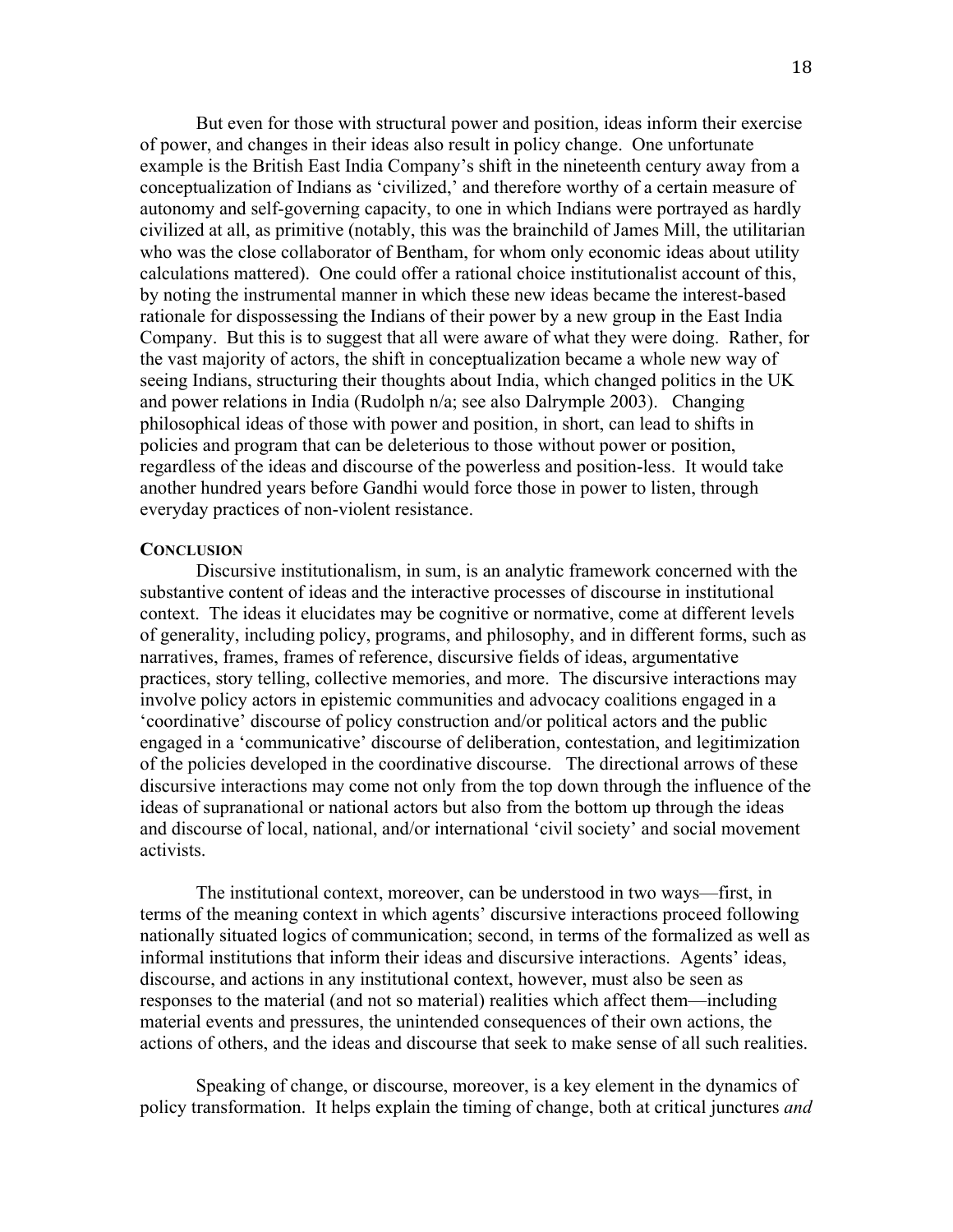incrementally, as well as at different levels of ideas—policy, program, philosophy. But much also depends upon the content of the ideas and discourse related to change and continuity, and which can change incrementally as different elements are added to a 'web' of ideas. The 'sentient' agents in such processes are equally important, whether engaged in coordinative policy discourses or communicative political discourses that may go in many directions, whether from top to bottom, top to top, bottom to top, or at the bottom. The institutional context in which they interact is also important, not only for the meaning-based logics of communication in any given setting but also the formal institutions, since power and position also matter in terms of ideas and discourse as well as structural constraints.

But once we have defined the field in which speaking of change helps explain policy transformation, what is next? Coping with change. This takes us from the question of how the agents of change alter policy and politics into the question of how these self-same agents, along with the publics who experience the changes, adapt to the small, slow changes as well as to the big, rapid changes that affect their everyday lives. But this is a very different topic.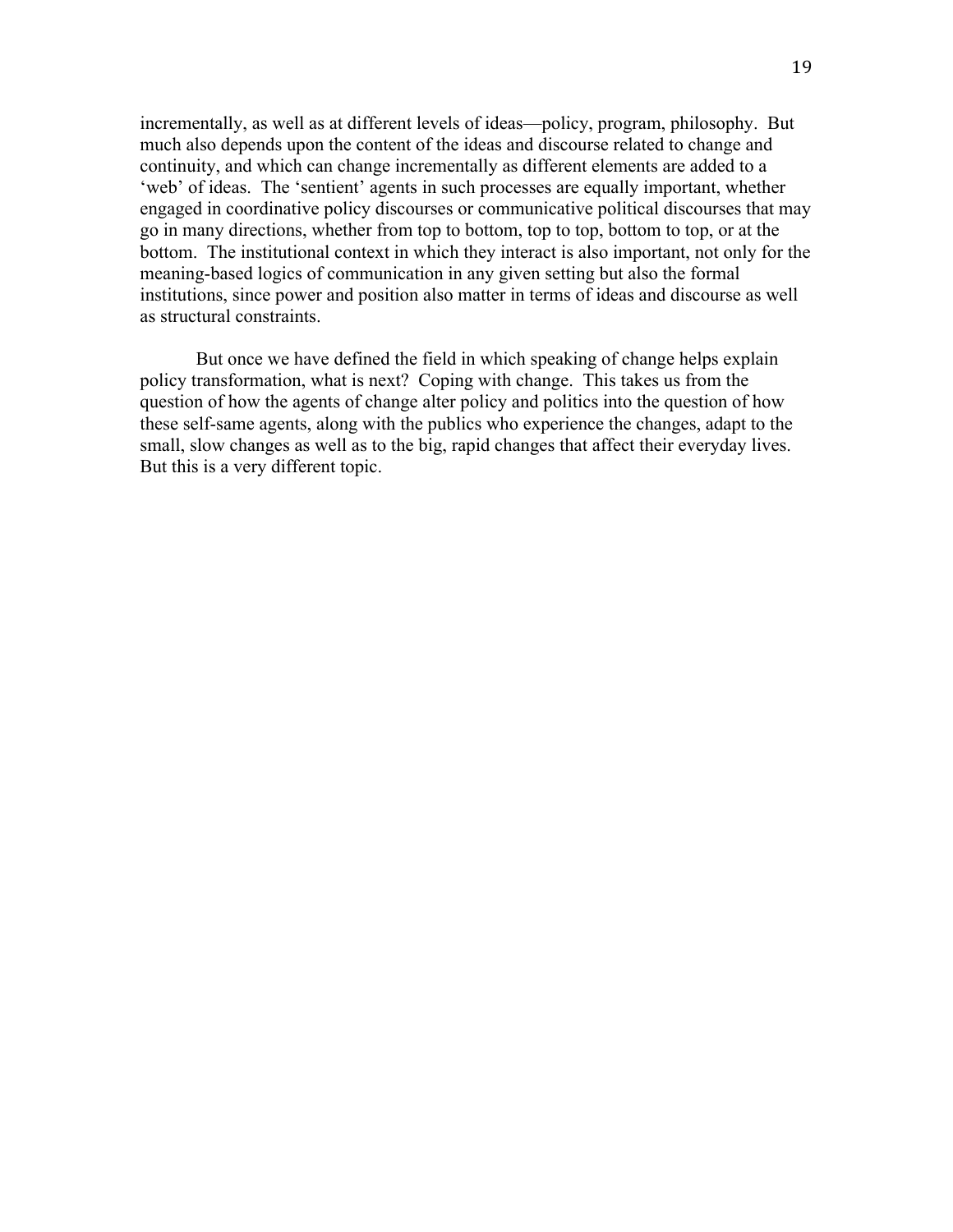#### **REFERENCES**

- Ager, D. 1991. *Sociolinguistics and Contemporary French* Cambridge: Cambridge University Press.
- Aminzade, R. R., Goldstone, J. A., McAdam, D., Perry, E. J., Sewell, W. H. Jr., Tarrow, S., and Tilly, C., 2001. *Silence and Voice in the Study of Contentious Politics* New York: Cambridge University Press.
- Art, D. 2006. *The Politics of the Nazi Past in Germany and Austria* New York: Cambridge University Press
- Baumgartner, F. R. and Jones, B. D., 1993. *Agendas and Instability in American Politics* Chicago: University of Chicago Press.
- Berman S., 1998. *The Social Democratic Movement: Ideas and Politics in the Making of Interwar Europe* Cambridge: Harvard Univ. Press
- Berman S., 2006. *The Primacy of Politics: Social Democracy and the Making of Europe's Twentieth Century*. New York: Cambridge Univ. Press
- Bevir, M. and Rhodes, R. A. W., 2003. *Interpreting British Governance* London: Routledge.
- Blyth, M., 2002. *Great Transformations: Economic Ideas and Institutional Change in the Twentieth Century* New York: Cambridge University Press.
- Blyth, M., 2008. " One Ring to Bind Them All: American Power an Neoliberal Capitalsm." In J. Kopstein, S. Steinmo, eds., *Growing Apart: Europe and America in the Twenty-First Century*. Cambridge: Cambridge University Press.
- Blyth, M., 2010. "On Setting and Upsetting Agendas: Blyth on Gofas and Hay, Tonder and Seabrooke." In Gofas, A. and Hay, C. eds., *The Role of Ideas in Political Analysis: A Portrait of Contemporary Debates* London: Routledge.
- Bourdieu P., 1990. *In Other Words: Essays towards a Reflexive Sociology*. Stanford, CA: Stanford University Press
- Campbell, J. L., 1997. "Mechanisms of Evolutionary Change in Economic Governance: Interaction, Interpretation and Bricolage." In L. Magnusson and J. Ottosson (eds.) *Evolutionary Economics and Path Dependence*, Cheltenham: Edward Elgar
- Campbell, J. L., 1998. 'Institutional Analysis and the Role of Ideas in Political Economy,' *Theory and Society*, 27: 377–409.
- Campbell, J. L., 2004. *Institutional Change and Globalization*. Princeton: Princeton University Press.
- Carstensen, M. B. (2011a) "Ideas are not as stable as political scientists want them to be: Using discourse theory in ideational analysis", *Political Studies* (forthcoming)
- Carstensen, M. B. (2011b) "Paradigm man vs. the bricoleur: bricolage as an alternative vision of agency in ideational change," *European Political Science Review* 3: 147- 167
- Dalrymple, W., 2003. *White Mughals* New York: Viking.
- Epstein, C., 2008. *The Power of Words in International Relations: Birth of an Anti-Whaling Discourse*, Cambridge, MA: MIT press.
- Finnemore, M., 1996. "Norms, culture, and world politics: insights from sociology's institutionalism," *International Organization* 50(2): 325–347.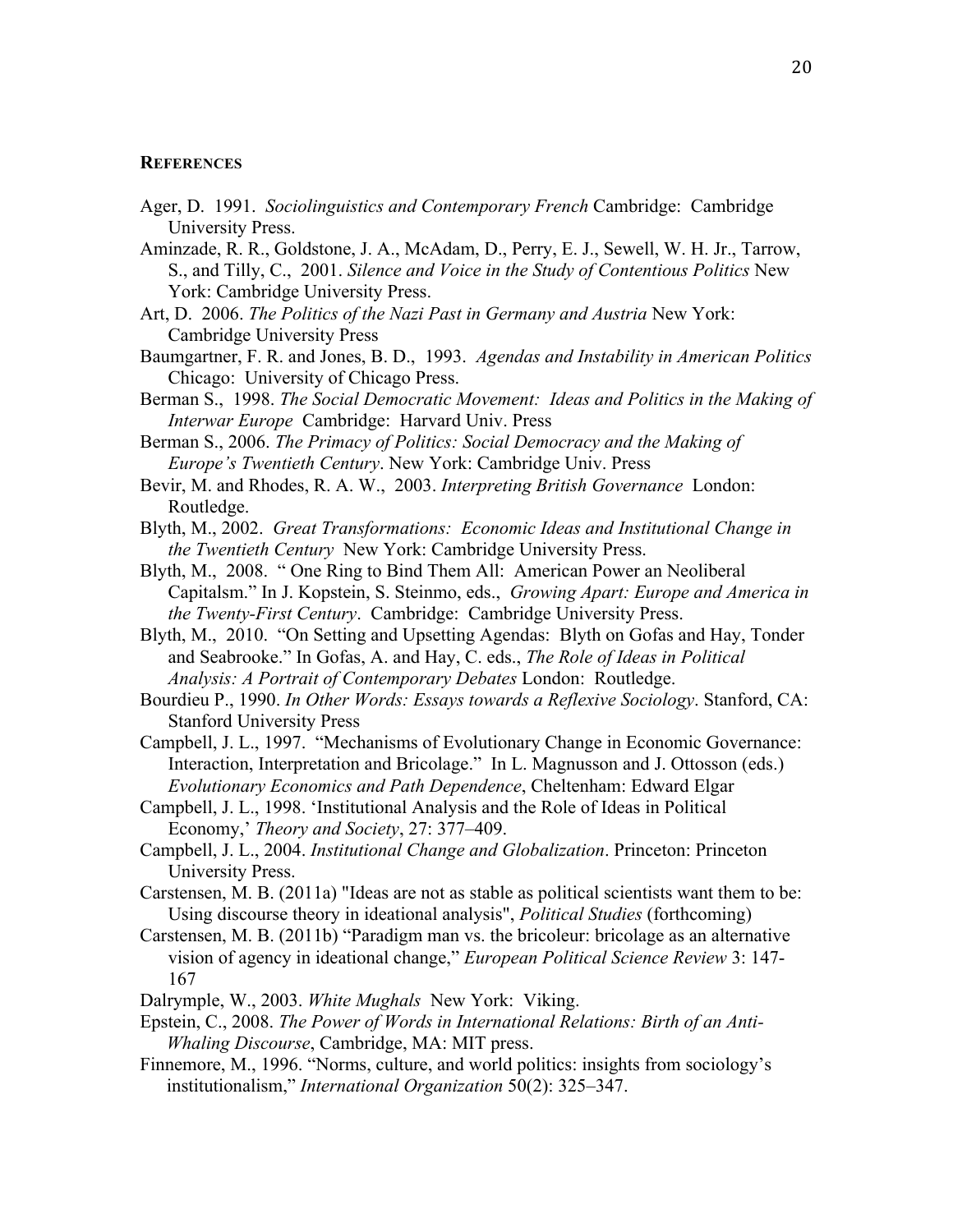- Fischer, F. and Forester, J., 1993. *The Argumentative Turn in Policy Analysis and Planning* Durham: Duke University Press.
- Foucault, M., 2000. *Power. Essential Works of Foucault, 1954--1984,* Vol. 3, ed. JD Faubion. New York: New Press
- Genieys, W. and Smyrl, M.*,* 2008. *Elites, Ideas, and the Evolution of Public Policy* Basingstoke: Palgrave Macmillan
- Haas P. M., 1992. Introduction: Epistemic Communities and International Policy Coordination. *International Organization* 46: 1–35
- Habermas, J., 1989. *The Structural Transformation of the Public Sphere* (trans. T Burger and F Lawrence). Cambridge MA: MIT Press
- Hajer, M., 2003. "A frame in the fields: policymaking and the reinvention of politics." In M. Hajer and H. Wagenaar (eds), *Deliberative Policy Analysis: Understanding Governance in the Network Society*, Cambridge, UK: Cambridge University Press
- Hall P., 1989. Conclusion. In P Hall, ed., *The Political Power of Economic Ideas: Keynesianism across Nations.* Princeton: Princeton University Press
- Hall, P., 1993. "Policy Paradigms, Social Learning and the State: The Case of Economic Policy-Making in Britain." *Comparative Politics*, 25: 275–96.
- Hay, C., 2001. "The 'Crisis' of Keynesianism and the Rise of NeoLiberalism in Britain: An Ideational Institutionalist Approach." In J. L. Campbell and O. Pedersen, eds., *The Rise of NeoLiberalism and Institutional Analysis* Princeton: Princeton University Press
- Hay, C. and Smith, N. J., 2005. "Horses for courses? The political discourse of globalisation and European integration in the UK and Ireland," *West European Politics*, 28(1): 125-59.
- Howarth, D., A.J. Norval and Y. Stavrakakis, eds., 2000. *Discourse Theory and Political Analysis*, Manchester: Manchester University Press.
- Hudson, D. and Martin, M., 2010. "Narratives of Neoliberalism: The Role of Everyday Media Practices and the Reproduction of Dominant Ideas." In A. Gofas and C. Hay, eds., *The Role of Ideas in Political Analysis: A Portrait of Contemporary Debates*  London: Routledge
- Hunt, L., 1984. *Politics, Culture, and Class in the French Revolution* Berkeley: University of California Press.
- Jabko N., 2006. *Playing the Market* Ithaca: Cornell Univ. Press.
- Jobert B., 1989. "The Normative Frameworks of Public Policy," *Political Studies* 37: 376-86.
- Keck ME, Sikkink K., 1998. *Activists Beyond Borders: Advocacy Networks in International Politics*. Ithaca, NY: Cornell University Press
- Kingdon, J., 1984. *Agendas, Alternatives and Public Policies*. New York: Longman
- Kuhn, T., 1970. *The Structure of Scientific Revolutions* (2nd edn). Chicago: University of Chicago Press.
- Laclau, E. and Mouffe, C., 1985. *Hegemony and Socialist Strategy: Towards a Radical Democratic Politics* Oxford: Blackwell.
- Lehmbruch, G., 2001. "Institutional Embedding of Market Economies: The German Model and its Impact on Japan." In W Streeck and K Yamamura, eds., *The Origins of Nonliberal Capitalism: Germany and Japan in Comparison*. Ithaca: Cornell Univ. Press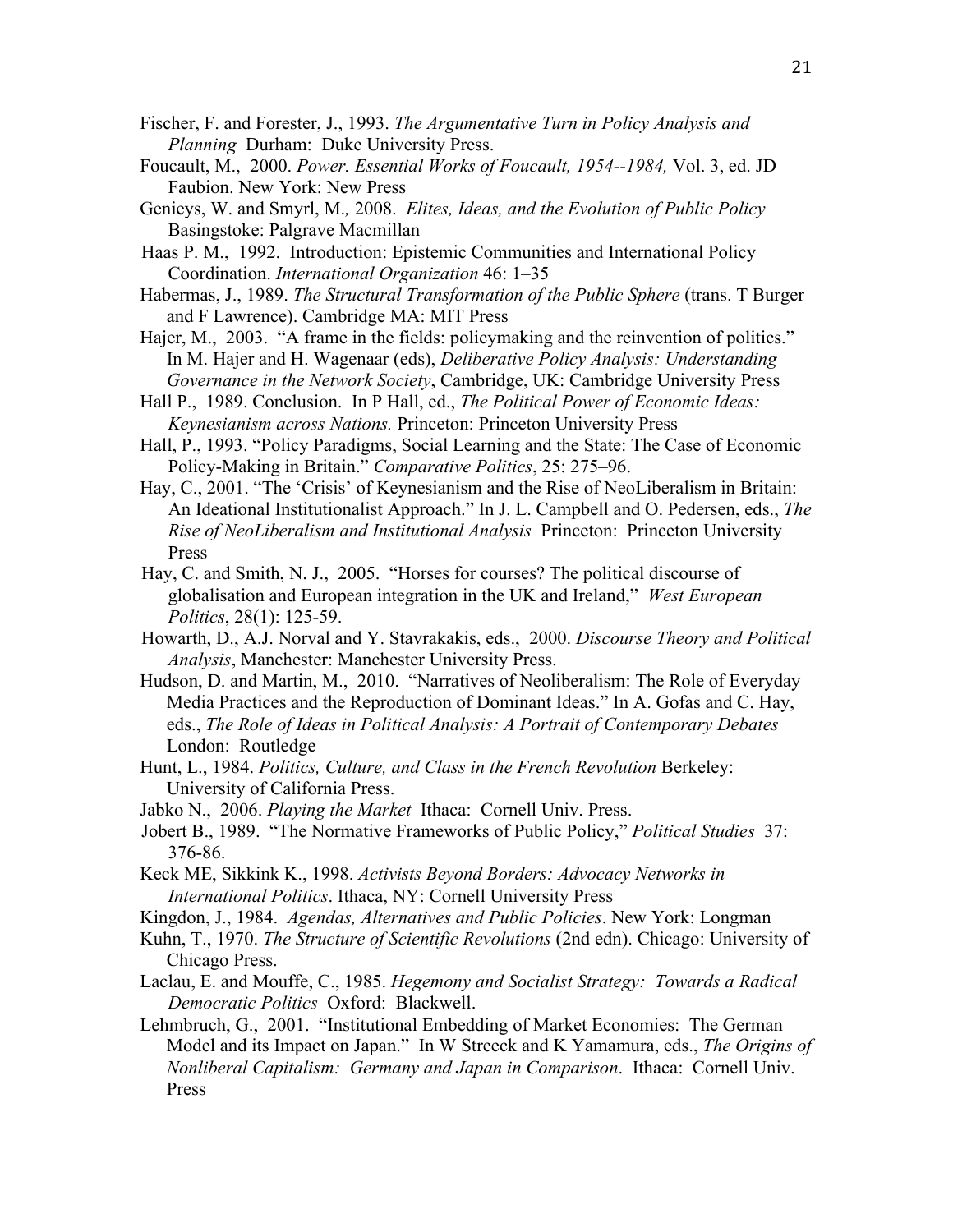- Leach, S. and Lowndes, V., 2007. "Of Roles and Rules: Analysing the Changing Relationship between Political Leaders and Chief Executives in Local Government." *Public Policy and Administration*, 22 (2), 183-200.
- Mahoney, J., 2000. "Path Dependence in Historical Sociology," *Theory and Society* 29: 507-48.
- Mansbridge, J., 2009. "Deliberative and Non-Deliberative Negotiations." Harvard Kennedy School Working Papers, *HKS Working Paper No. RWP09-010*
- March, J. G. and Olsen, J. P., 1989. *Rediscovering Institutions*. New York: Free Press.
- Merrien, F.-X., 1997. *L'Etat-providence* Paris, Presses Universitaires de France: Que-Sais-Je, 1997.
- Moran, M., 2003. *The British Regulatory State: High Modernism and Hyper-Innovation*. Oxford: Oxford University Press.
- Muller P., 1995. Les Politiques Publiques comme Construction d'un Rapport au Monde. In Alain Faure, Gielles Pollet, and Philippe Warin (eds), *La Construction du Sens dans les Politiques Publiques: Débats autour de la notion de Référentiel*. Paris: L'Harmattan
- Mutz DC, Sniderman PM, Brody RA., 1996. *Political Persuasion and Attitude Change*. Ann Arbor: University of Michigan Press
- Nora, P., 1989. "Between Memory and History" *Representations* 26: 11-12
- Palier, B., 2005. "Ambiguous Agreement, Cumulative Change: French Social Policy in the 1990s." In W. Streeck and K. Thelen, eds., *Beyond Continuity: Institutional Change in Advanced Political Economies* Oxford: Oxford University Press.
- Palier, B., 2006. "Long Good Bye to Bismarck? Changes in the French Welfare State." In P. Culpepper, P. Hall, and B. Palier, eds., *Changing France.* Basingstoke: Palgrave Macmillan.
- Pedersen, Ove (n/a) "Discourse Analysis." In B. Badie, D. Berg-Schlosser, and L. Morlino, eds., *Encyclopaedia of Political Science* Sage (forthcoming).

.

- Pierson, P., 2000. "Increasing Returns, Path Dependence, and the Study of Politics," *American Political Science Review* 94: 251-68.
- Rein, M. and Schon, D. A., 1994. *Frame Reflection Toward the Resolution of Intractable Policy Controversies* New York: Basic Books
- Risse-Kappen, T., 1994. "Ideas do not Float Freely: Transnational Coalitions, Domestic Structures, and the End of the Cold War," *International Organization* 48 (2): 185- 214.
- Roe, E., 1994. *Narrative Policy Analysis: Theory and Practice,* Durham, NC: Duke University Press
- Rothstein, B., 2005. *Social Traps and the Problem of Trust*, Cambridge University Press, Cambridge.
- Rudolph, S. H. (n/a) "Four Variants of Indian Civilization," in P. Katzenstein, ed., *Multiplicities of Civilizational Politics*, Routledge (forthcoming)
- Sabatier P and Jenkins-Smith HC., eds. 1993. *Policy Change and Learning: An Advocacy Coalition Approach*. Boulder, CO: Westview Press
- Schimmelfennig, F., 2001. 'The Community trap: Liberal norms, rhetorical action, and the Eastern enlargement of the European Union' *International Organization* 55 (1) Winter: 47-80.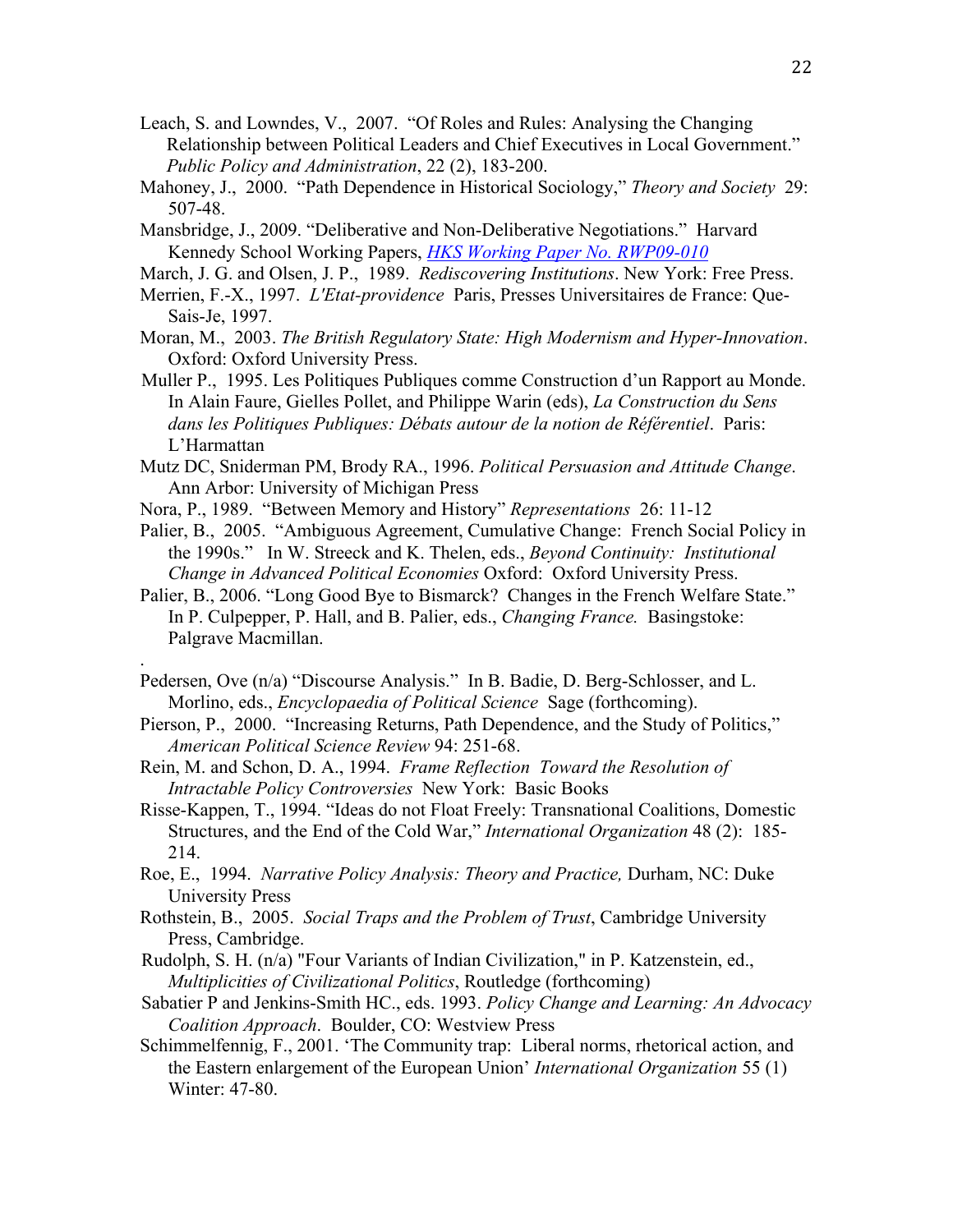- Schmidt, V. A., 2000. "Values and Discourse in the Politics of Adjustment." In F. W. Scharpf and V. A. Schmidt, eds., *Welfare and Work in the Open Economy: Vol. 1* Oxford: Oxford University Press.
- Schmidt, V. A., 2002. *The Futures of European Capitalism* Oxford: Oxford University Press.)
- Schmidt, V. A., 2006. *Democracy in Europe: The EU and National Polities* Oxford: Oxford University Press.
- Schmidt, V. A., 2007. "Trapped by their Ideas: French Elites' Discourses of European Integration and Globalization." *Journal of European Public Policy* 14 (4 ): 992- 1009
- Schmidt, V. A., 2008. "Discursive Institutionalism: The Explanatory Power of Ideas *and* Discourse," *Annual Review of Political Science* 11: 303-26.
- Schmidt, V. A., 2009. "Putting the Political Back into Political Economy by Bringing the State Back Yet Again." *World Politics* 61(3): 516-548.
- Schmidt, V. A., 2010a. "Taking Ideas *and* Discourse Seriously: Explaining Change through Discursive Institutionalism as the Fourth New Institutionalism." *European Political Science Review* 2 (1): 1-25
- Schmidt, V. A., 2010b. "On Putting Ideas into Perspective: Schmidt on Kessler, Martin and Hudson, and Smith." In A. Gofas and C. Hay, eds., *The Role of Ideas in Political Analysis: A Portrait of Contemporary Debates*. London: Routledge
- Schmidt, V. A., 2011. "Discursive Institutionalism: Scope, Dynamics, and Philosophical Underpinnings." In F. Fischer and J. Forester, eds., *The Argumentative Turn Revised: Public Policy as Communicative Practice* Durham, NC: Duke University Press (forthcoming)
- Schmidt, V. A., n/a. "Ideas and Discourse in Transformational Political Economic Change in Europe." In G. Skogstad, ed., *Internationalization and Policy Paradigms*  Toronto: University of Toronto Press (forthcoming).
- Seabrooke, L., 2007. "The Everyday Social Sources of Economic Crises: From "Great Frustrations to "Great Revelations" in Interwar Britain" *International Studies Quarterly,* 51: 795-810.
- Searle, J., 1995. *The Construction of Social Reality*. New York: Free Press
- Skinner, Q., l988. "Meaning and Understanding in the History of Ideas." In J. Tully, ed., *Meaning and Context: Quentin Skinner and his Critics* Princeton, N.J.: Princeton University Press.
- Slaughter, A.-M., 2004. *A New World Order*. Princeton: Princeton University Press
- Stein, J., 1989. *Getting to the Table* Baltimore, Maryland: Johns Hopkins University Press.
- Stone, D., 1988. *Policy Paradox and Political Reason* Glenview, Ill.: Scot Foresman.
- Streeck, W. and Thelen, K., 2005. "Introduction: Institutional Change in Advanced Political Economies." In W. Streeck and K. Thelen (eds.) *Beyond Continuity: Institutional Change in Advanced Political Economies* Oxford: Oxford University Press.
- Swidler, A. 1986. "Culture in Action: Symbols and Strategies," *American Sociological Review* 51 (2): 273-286